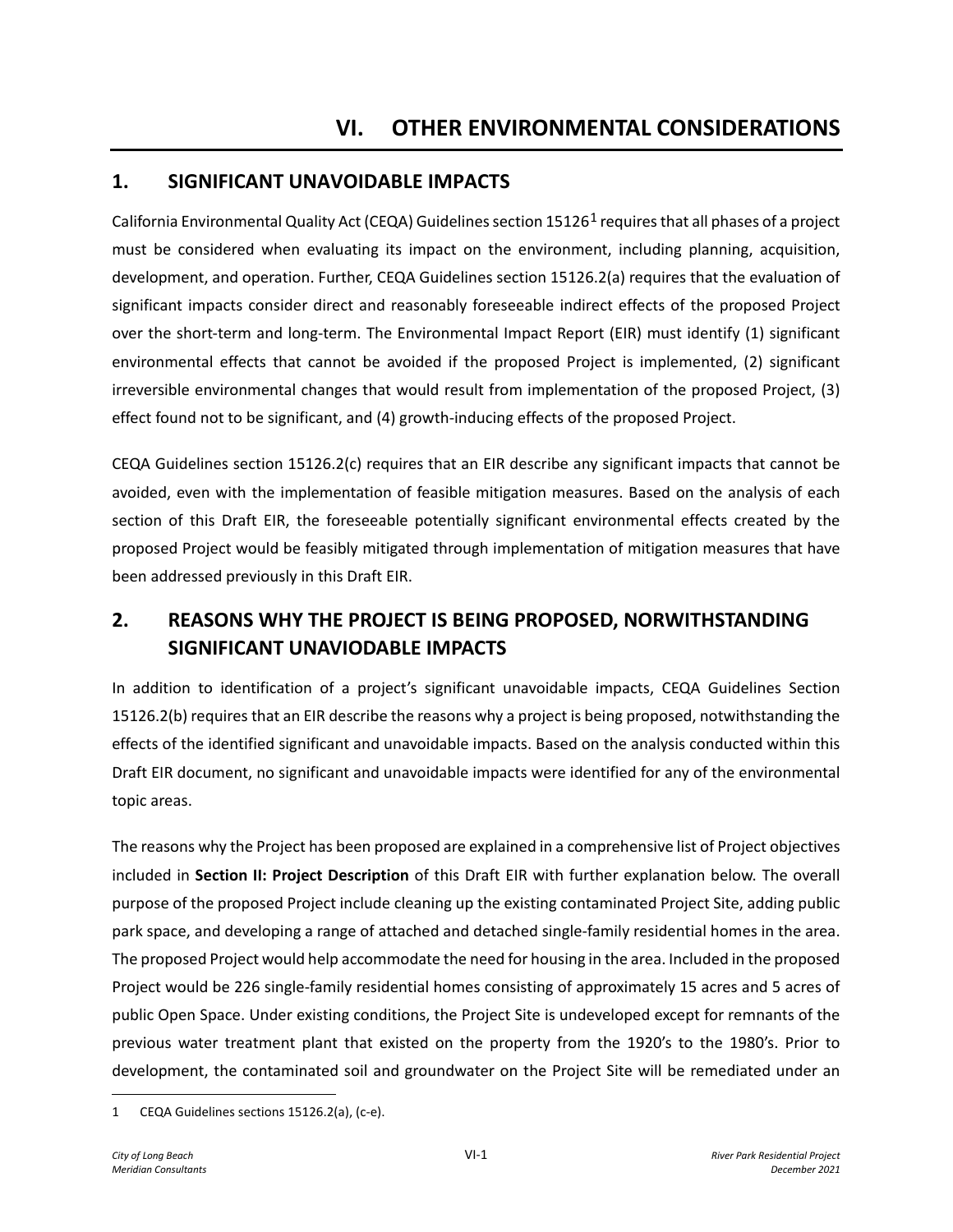approved Remedial Action Plan (RAP) by the Los Angeles Regional Water Quality Control Board (LARWQCB). The proposed Project would enhance the image of the community through attractive and high-quality development and create additional housing that is next to a major transit stop. A 5-acre public recreational space would also be available with multiple passive and active uses. In addition, the Project would further the goals of the Long Beach General Plan Elements.

### **3. SIGNIFICANT IRREVERSIBLE ENVIRONMENTAL CHANGES**

Under CEQA, an EIR must evaluate the extent to which the Project primary and secondary effects would generally commit future generations to the allocation of nonrenewable resources and to irreversible environmental damage. Specifically, CEQA Guidelines section  $15126.2(d)^2$  $15126.2(d)^2$  $15126.2(d)^2$  states:

*Uses of nonrenewable resources during the initial and continued phases of the project may be irreversible, since a large commitment of such resources makes removal or nonuse thereafter unlikely. Primary impacts and, particularly, secondary impacts (such as highway improvement which provides access to a previously inaccessible area) generally commit future generations to similar uses. Also, irreversible damage can result from environmental accidents associated with the project. Irretrievable commitments of resources should be evaluated to assure that such current consumption is justified.* 

The proposed Project would necessarily consume limited, slowly renewable, and nonrenewable resources, resulting in irreversible environmental changes. This consumption would occur during construction of the proposed Project and would continue throughout its operational lifetime. The development of the proposed Project would require a commitment of resources that would include: (1) building materials and associated solid waste disposal effects on landfills; (2) water; and (3) energy resources for electricity, natural gas, and transportation and the associated impacts related to air quality and greenhouse gas emissions.

## **Environmental Hazards**

The Project's potential use and treatment of hazardous materials is addressed in **Section IV.H: Hazards and Hazardous Materials**. The Project Site was used for the treatment of oil field production brines, water and wastewater, and other fluid by-products generated by oil production activities in the area from 1926 to 1988. Consequently, chemicals of concern (COCs) were found present on-site including oil, concentrations of lead, and arsenic. Remediation of the residual oil in the settling basins has been ongoing since 2001 and the soil in the settling basins have been regularly tilled as part of the remediation activities. Additionally, vapor extraction systems (VES) were installed to remove volatile and semi-volatile

<span id="page-1-0"></span><sup>2</sup> CEQA Guidelines sections 15126.2(d).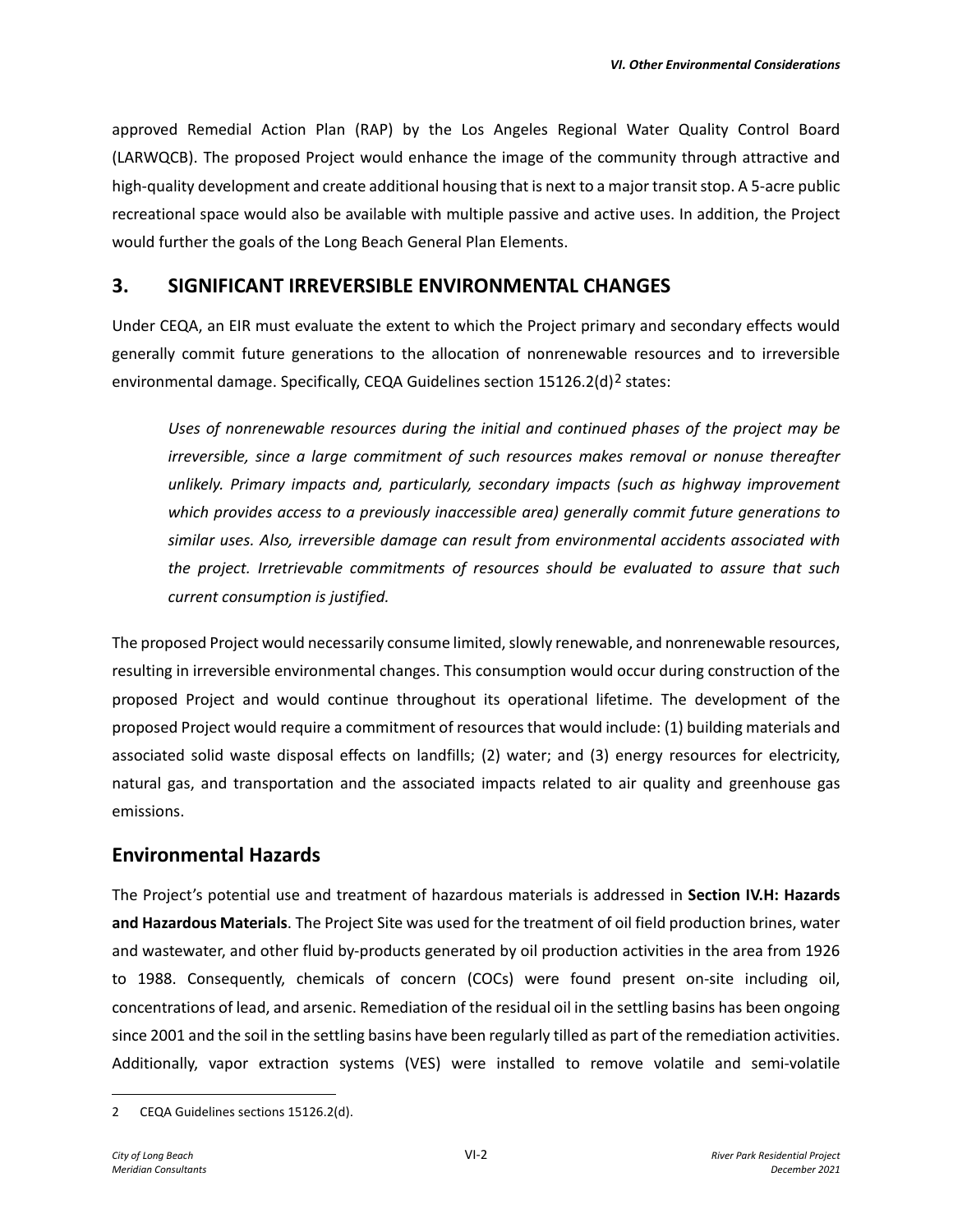contaminants from 2012 to the present day. As required by LARWQCB, an approved Remedial Action Plan (RAP) with identified actions to remove on-site contaminants will be approved by LARWQB and implemented prior to the commencement of construction activities. The implementation of an approved RAP will remove and mitigate the existing COCs on site, rendering the potential for creating accidental and significant hazards to the public or the environment to a less than significant level.

During construction, typical, although potentially hazardous, construction materials would be used including vehicle fuels, paints, mastics, solvents, and other acidic or alkaline solutions—that would require special handling, transport, and disposal potentially hazardous materials. All potentially hazardous materials used during construction would be used and stored in compliance with applicable federal, State, and local regulations. Operation and maintenance of the proposed residential Project would not involve the routine transport, use, or disposal of hazardous materials. As the use and transport of these hazardous materials would be limited, in terms of volume and duration, these materials are not considered a significant hazard to the public or environment. Additionally, the LBFD would have the authority to perform inspections and enforce federal and State laws governing the storage, use, transport, and disposal of hazardous materials and wastes. Compliance with regulations and standards would serve to protect against significant and irreversible environmental changes that could result from the accidental release of hazardous materials.

### **Building Materials and Solid Waste**

Construction of the proposed Project would require the consumption of resources that do not replenish themselves or which may renew so slowly as to be considered nonrenewable. These resources would include certain types of lumber and other forest products, aggregate materials used in concrete and asphalt, metals, and petrochemical construction materials.

During construction and operation of the proposed Project, compliance with the Resource Conservation and Recovery Act (RCRA), which sets national goals for reducing the amount of waste generated and ensures that wastes are managed in an environmentally sound manner. The proposed Project would also comply with the Resource Conservation Challenge (RCC) to prevent pollution and promote reuse and recycling, reduce priority and toxic chemicals in products and waste, and conserve energy and materials. Assembly Bill (AB) 939 would be consistent with the Project through resource conservation efforts such as reduction, recycling, and reuse of solid waste. Long Beach Municipal Code (LBMC) Chapter 8.60 establish standards and guidelines regarding refuse and recycling receptacles, which would be adhered to by the proposed Project during operation. Also, in response to the State-mandated waste reduction goals, the City adopted an ordinance that requires construction projects to divert 65 percent of waste generated during construction. The proposed Project would be consistent with the applicable regulations associated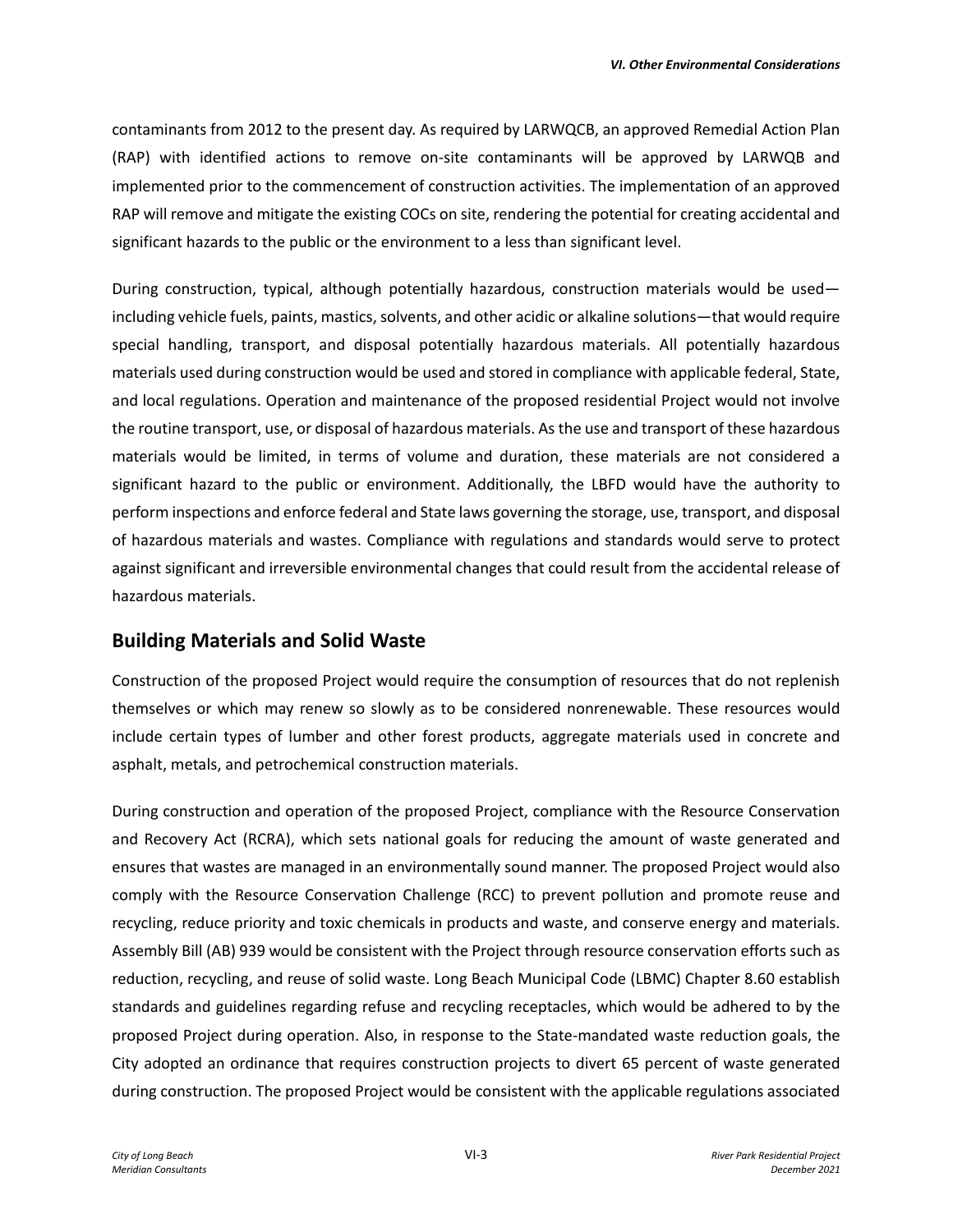with solid waste. Specifically, the Project would comply with RCRA, RCC, AB 939, and City goals, as applicable, through measures such as the provision of on-site recycling containers to promote the recycling of paper, metal, glass, and other recyclable materials and adequate storage areas for such containers during construction and after the building is operational. Thus, the consumption of nonrenewable building materials, such as lumber, aggregate materials, and plastics, would be reduced. Furthermore, as discussed in **Section 4.O: Utilities** of this Draft EIR, Project impacts with respect to solid waste generation and compliance with federal, State, and local solid waste regulations would be less than significant.

### **Water**

Water usage during the construction and operation of the proposed Project is presented in **Section IV.O**  of this Draft EIR. As discussed, the proposed Project would result in short-term and long-term water demand due to water consumption, building operations, maintenance, and other activities on the Project Site. The Long Beach Water Department (LBWD) would be able to meet the water demand for the Project during both the construction phase and the operation phase. Furthermore, the proposed Project would follow the guidelines according to the Clean Water Act (CWA) and the Safe Drinking Water Act (SDWA) in order to reduce pollution and contaminants in the drinking water supply. The proposed Project has also been designed to achieve the U.S. Green Building Council's Leadership in Energy and Environmental Design (LEED) certification. This would include certain water efficiency standards such as high-efficiency fixtures; a reduction in aggregate water consumption by 20 percent from established baselines; and a reduction in outdoor water usage by at least 30 percent using specific plants in landscaping and efficient irrigation systems. As such, while Project operation would result in the irreversible consumption of water, the proposed Project would result in a less than significant impact related to water supply. **Section IV.O** further explains the use of water supplies during the construction and operation of the proposed Project and Project consistency with federal, state, and local requirements.

## **Energy Consumption and Air quality**

Project consumption of nonrenewable fossil fuels for energy use during construction and operation of the proposed Project is addressed in **Section IV.E: Energy**. During construction, energy would be consumed in the form of electricity associated with the conveyance of water used for dust control, and on a limited basis, powering lights, electronic equipment, or other construction activities necessitating electrical power. Construction would also consume energy in the form of petroleum-based fuels associated with the use of off-road construction vehicles and equipment within the Project Site, construction worker travel, haul trips, and delivery trips. Construction activities, including the construction of new buildings and facilities, typically do not involve the consumption of natural gas. Accordingly, natural gas would likely not be needed to support construction activities; thus, there would be little to no demand generated by construction.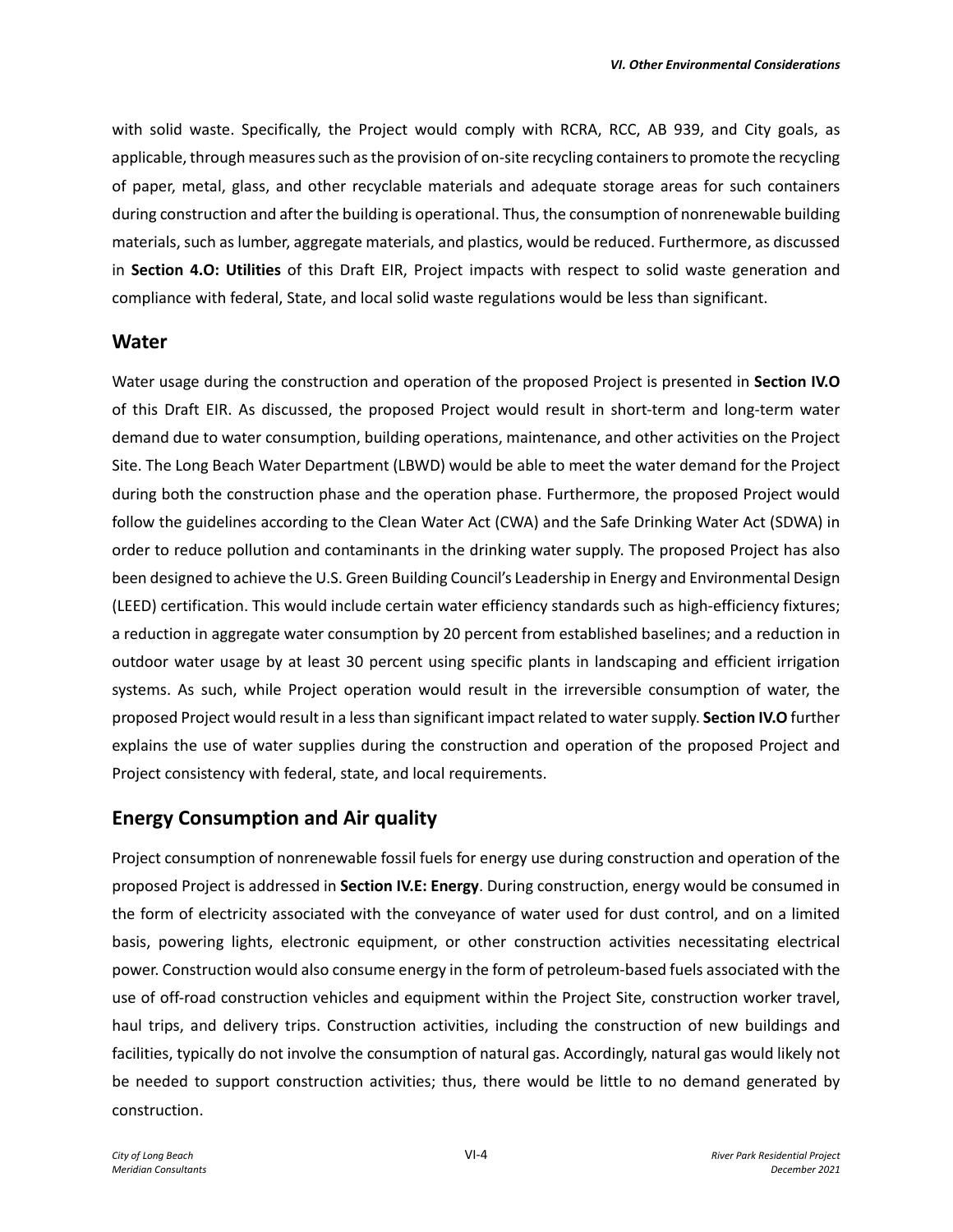As evaluated in **Section IV.E**, the proposed Project's increase in electricity and natural gas demand would be within the service capabilities of Long Beach Energy Resources Department and Southern California Edison (SCE). In addition to complying with Title 24 and CALGreen, the proposed Project would provide means for indirect energy savings, such as permitting individual solar panels to be applied to the proposed residential uses. This would be installed in compliance with Title 24 Section 110.10, which includes mandatory regulations for solar-ready buildings and would not preclude the use of alternate energy sources. As energy consumption during Project construction activities would be relatively negligible, the proposed Project is not anticipated to affect regional energy consumption in years during the construction period. In sum, energy consumption during Project construction and operations in the context of regional supplies would be relatively negligible and energy requirements are within SCE's and LBER's forecasted supply delivery capacity. Additionally, electricity demand during construction and operation of the proposed Project would have a negligible effect on the overall capacity of SCE's power grid base peak demand conditions and LBER's forecasted demand. Moreover, the proposed Project's gas and diesel fuel demand related to vehicle travel and on-site operations would account for a small percentage of the forecasted gas and diesel consumption. Short-term and long-term impacts associated with the consumption of fossil fuels would not be significant.

## **Conclusion**

As discussed above, the proposed Project would require the commitment of slowly renewable and nonrenewable resources for the construction and operation of the proposed Project. This would in effect limit the availability of these resources and the Project's building site for future generations or for other uses during the life of the proposed Project. At the same time, the Project would contribute LEED certified housing to an area deficient in such, and would reduce the consumption of nonrenewable resources when considered in a larger context. In addition to this, the consumption of such resources would not be considered substantial and would be consistent with regional and local growth forecasts and development goals for the area. These goals are intended to reduce resource consumption by incorporating sustainable design features. The loss of such resources was found to not be highly accelerated when compared to existing conditions and resources would be used efficiently so as to reduce waste. Lastly, actions would be taken to remove COCs existing on the Project Site to reduce the potential of hazardous material exposure to the public. Therefore, although irreversible environmental changes would result from the proposed Project, such changes are concluded to be less than significant.

## **4. GROWTH-INDUCING IMPACTS**

Section 15126.2(d) of the CEQA Guidelines requires that growth-inducing impacts of a project be considered in a Draft EIR. Growth-inducing impacts are characteristics of a project that could directly or indirectly foster economic or population growth or the construction of additional housing, either directly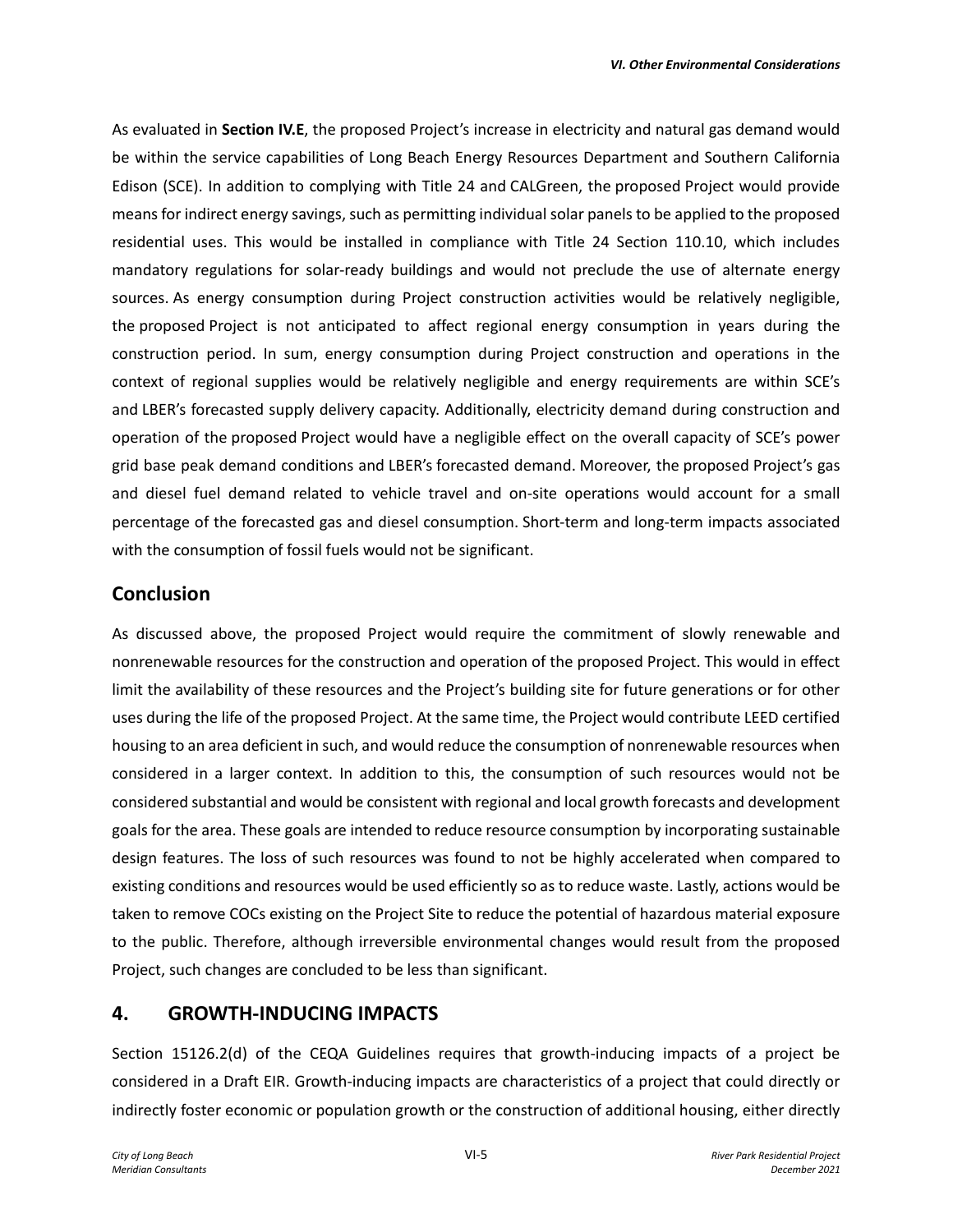or indirectly, in the surrounding environment. According to CEQA Guidelines, such projects include those that would remove obstacles to population growth (e.g., a major expansion of a wastewater treatment plant that, for example, may allow for more construction in service areas). In addition, as set forth in the CEQA Guidelines, increases in the population may tax existing community service facilities, thus requiring the construction of new facilities that could cause significant environmental effects. The CEQA Guidelines also require a discussion of the characteristics of projects which may encourage and facilitate other activities that could significantly affects the environment, either individually or cumulatively. Finally, the CEQA Guidelines state that is must not be assumed that growth in and area is necessarily beneficial, detrimental, or of little significance to the environment. Growth can be induced as follows:

- Direct growth associated with a project;
- Indirect growth created by either the demand not satisfied by a project or the creation of surplus infrastructure not utilized by a project.

The proposed Project would construct 226 single-family residential homes and an Open Space area on approximately 886,000 sq. ft. or 20 total acres. The residential development would constitute 15 acres and the Open Space would accommodate 4.8 acres on a parcel just north of the residential development. The Project would introduce a new residential population to the area. According to the United States Census Bureau, the average household size for the City of Long Beach is 2.8 persons per household.[3](#page-5-0) Based on this average household size, the Project is expected to result in an increase of approximately 624 residents.

Project construction would create temporary construction-related jobs, the work requirements of most construction projects are highly specialized such that construction workers remain at a job site only for the time in which their specific skills are needed to complete a particular phase of the construction process. Thus, Project-related construction workers would not be anticipated to relocate to the Project area as a consequence of working on the proposed Project and, therefore, new permanent residents generally would not be generated during Project construction.

The Southern California Association of Governments' (SCAG) 2045 population projections for the City estimates that population would increase from 470,900 residents in 2016 to 489,600 in 2045, an increase of 18,700 residents.[4](#page-5-1) Therefore, the proposed Project would generate approximately 3.3 percent of the anticipated increase in residents within the SCAG region between 2016 and 2045. Operation of the

<span id="page-5-0"></span><sup>3</sup> United States Census Bureau, City of Long Beach Quick Facts, https://www.census.gov/quickfacts/longbeachcitycalifornia, accessed May 2021.

<span id="page-5-1"></span><sup>4</sup> The Southern California Association of Governments, Demographics & Growth Forecast, https://scag.ca.gov/sites/main/files/file-attachments/0903fconnectsocal\_demographics-and-growthforecast.pdf?1606001579, accessed May 2021.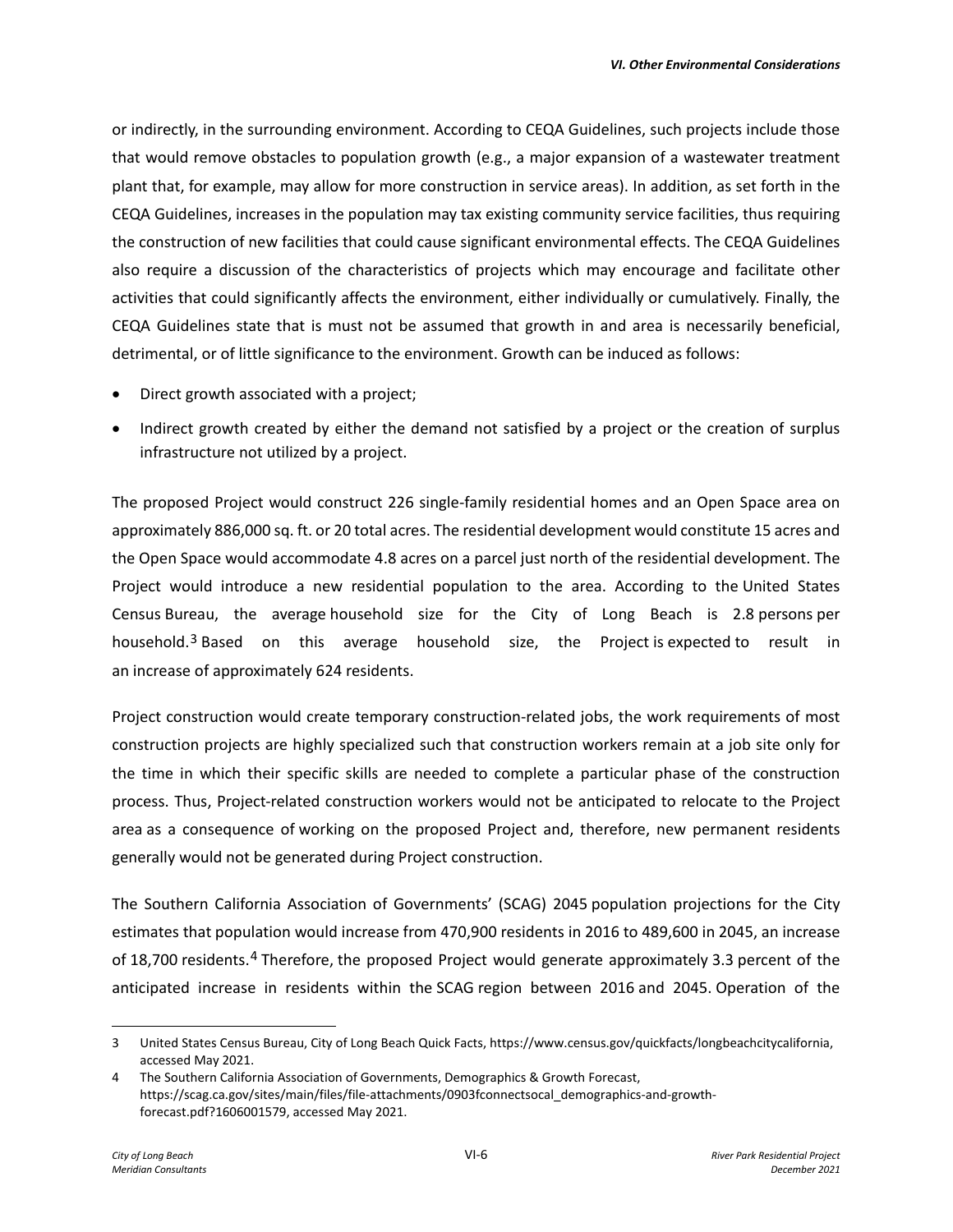proposed Project would not induce substantial unplanned population growth in the Project area, either directly or indirectly and would not exceed regional or local growth projections.

With regard to employment, the proposed Project would support an increase in residences within the City. Therefore, the proposed Project would not cause an exceedance of SCAG's employment projections, nor would it induce substantial indirect population or housing growth related to Project-generated employment opportunities.

The surrounding Project Site is currently developed with similar uses. While the proposed Project may require local infrastructure upgrades to maintain and improve water, sewer, electricity, and natural gas lines on-site and in the immediate vicinity, such improvements would be intended primarily to meet Project-related demand and would not necessitate regional utility infrastructure improvements that have not otherwise been accounted for and planned for on a regional level. In addition, proposed Project access improvements would be limited to driveways necessary to provide immediate access to the Project Site.

Overall, the proposed Project would be consistent with the growth forecast for the Los Angeles Subregion, and would be consistent with regional policies to reduce urban sprawl and efficiently utilize existing infrastructure. Therefore, growth inducing impacts would be less than significant.

### **5. POTENTIAL SECONDARY EFFECTS**

CEQA Guidelines Section 15126.4(a)(1)(D) says that:

 *If a mitigation measure would cause one or more significant effects in addition to those that would be caused by the project as proposed, the effects of the mitigation measure shall be discussed but in less detail than the significant effects of the project as proposed.*

As described in the CEQA Guidelines Section, the potential impacts which could result from implementation of each mitigation measure proposed as part of the proposed Project was reviewed. The following provides a summary of the potential secondary impacts that might occur as a result of the implementation of the proposed mitigation measures, for those environmental issue areas where mitigation is provided.

## **Air Quality**

**Mitigation Measure AQ-1** requires on-site construction equipment fleet must meet Environmental Protection Agency (EPA) Tier 4 Final standards for all off-road diesel-powered construction equipment greater than 50 horsepower (hp) and would require all construction equipment to be outfitted with Best Available Control Technology (BACT) devices certified by California Air Resources Board (CARB). **Mitigation Measure AQ-2** would incorporate the following design features to reduce potential cancer risk: locate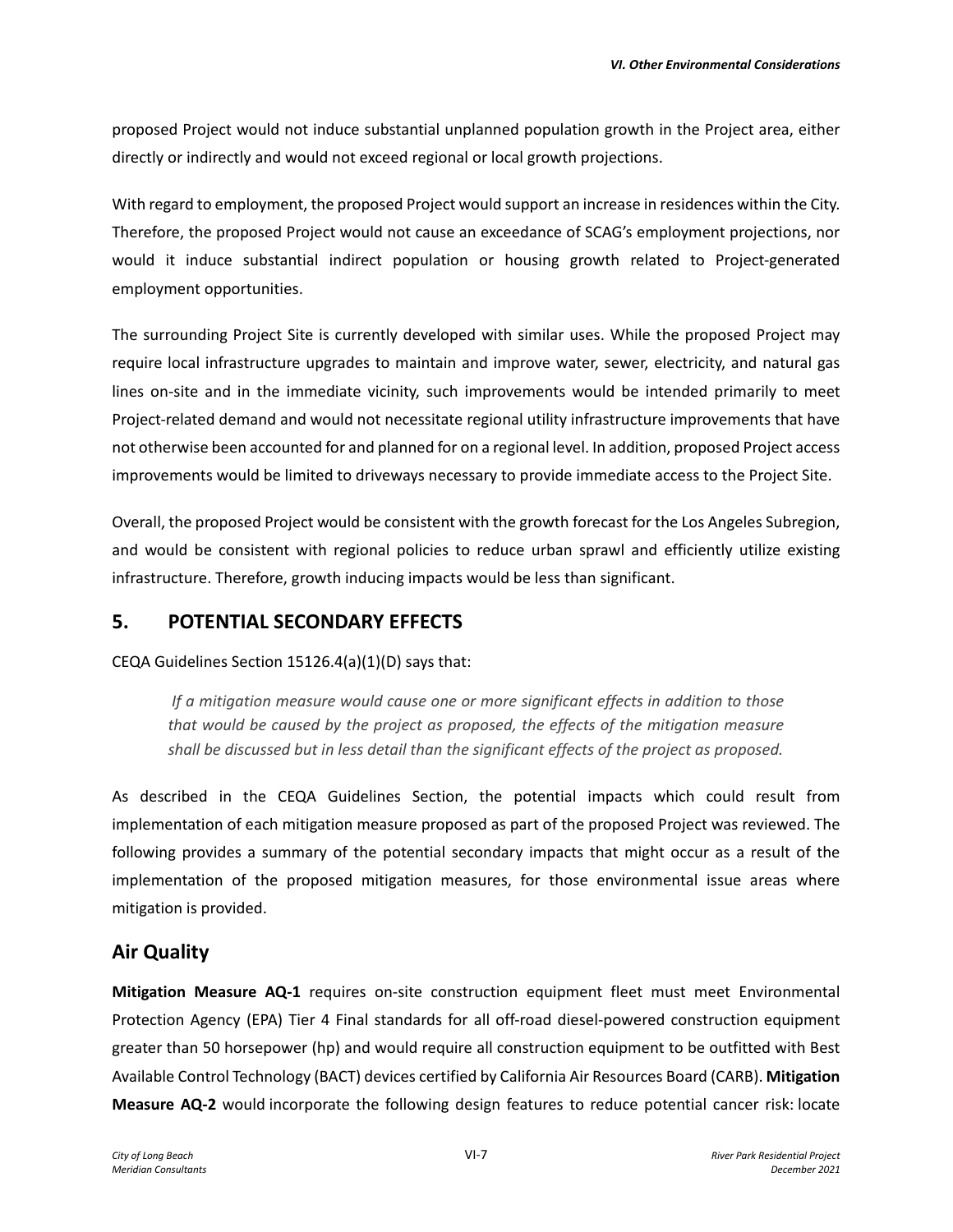outdoor areas, such as balconies and courtyards, as far from the freeway and roadway segment as possible; plant vegetation between residential receptors and the freeway; install, operate, and maintain an heating, ventilation, and air conditioning (HVAC) system that uses high-efficiency filters of Minimum Efficiency Reporting Value (MERV) 14 or higher for the residential units (suggested use of MERV 16); locate the air intakes for the uses as far from the freeway as possible; and provide a disclosure letter to all new residents that discusses the potential risk from living within close proximity of the freeway and roadway segment, and points out that opening windows reduces the effectiveness of implemented reduction measures and increases individuals' exposure and hence risk. With the implementation of these mitigation measures and project design features, maximum regional emissions would be reduced to a less than significant level. Implementation of these mitigation measures would reduce the construction emissions for all pollutants and would not result in adverse secondary impacts.

### **Biological Resources**

**Mitigation Measure BIO-1** requires ground clearing during construction to be conducted in a manner that avoids impacts to birds nesting on site. This mitigation would be incorporated into the construction management process and would not result in other secondary impacts.

### **Geology**

**Mitigation Measure GEO-1** would enact the Worker's Environmental Awareness Program (WEAP). Prior to the start of the proposed Project activities, all field personnel will receive a worker's environmental awareness training on paleontological resources. **Mitigation Measure GEO-2** requires that prior to the commencement of ground-disturbing activities, a professional paleontologist will be retained to prepare and implement a paleontological resource mitigation and monitoring plan (PRMMP) for the proposed Project. **Mitigation Measure GEO-3** says that in the event that a paleontological resource is discovered, the monitor will have the authority to temporarily divert the construction equipment around the find until it is assessed for scientific significance and, if appropriate, collected. **Mitigation Measure GEO-4** would require, upon completion of ground disturbing activity (and curation of fossils if necessary), the Project Paleontologist should prepare a final mitigation and monitoring report outlining the results of the mitigation and monitoring program. The report should include discussion of the location, duration and methods of the monitoring, stratigraphic sections, any recovered fossils, and the scientific significance of those fossils, and where fossils were curated. As such, implementation of these mitigation measures would not result in adverse secondary impacts.

### **Noise**

**Mitigation Measure N-1** requires the Applicant to utilize, without limitation, the following construction best management practices: shroud or shield all impact tools, and muffle or shield all intake and exhaust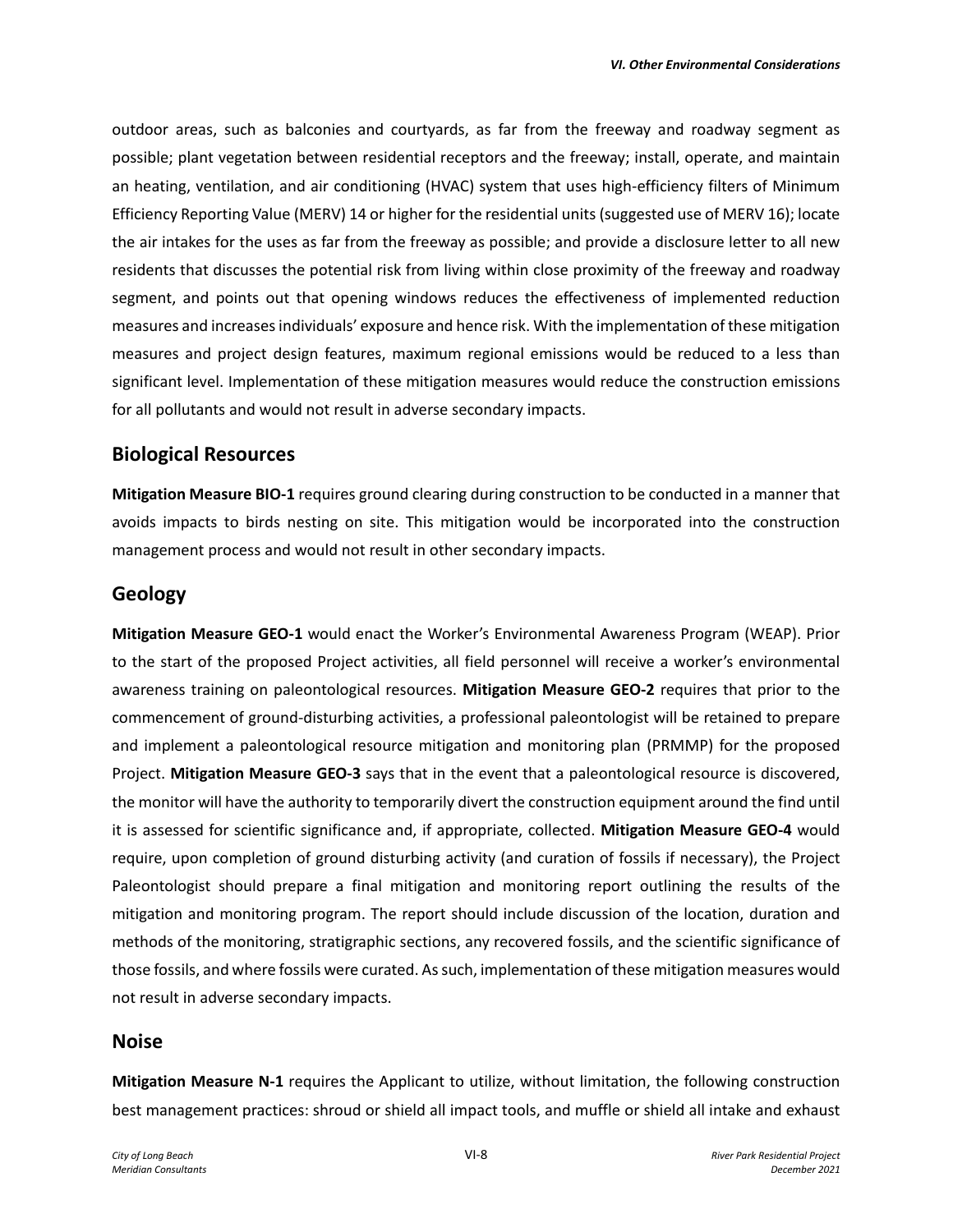port on power equipment to reduce construction noise by 10 dB or more; if feasible, schedule grading activities so as to avoid operating numerous pieces of heavy-duty off-road construction equipment (e.g., backhoes, dozers, excavators, loaders, or rollers) simultaneously in close proximity to the boundary of properties of off-site noise sensitive receptors surrounding the Project Site to reduce construction noise levels by approximately 14 dBA; where feasible, temporary barriers including, without limitation, sound blankets on existing fences and walls, or freestanding portable sound walls, must be placed as close to the noise source or as close to the receptor as possible and break the line of sight between the source and receptor where modeled levels exceed applicable standards. The noise and vibration from the installation of the temporary sound barrier would be short-term and would be required to comply with City noise thresholds. These requirements would not result in adverse long-term secondary impacts.

### **Transportation**

**Mitigation Measure Trans-1** requires the Applicant to install a traffic signal at the entrance to the Project on Wardlow Road. The construction of the signal would be short-term and would be required to comply with City permit requirement for constructions within a right of way. These requirements would not result in adverse long-term secondary impacts.

## **Tribal Cultural**

**Mitigation Measure TCR-1** shall require the Applicant to retain and compensate for the services of a Tribal monitor/consultant who is both ancestrally affiliated with the project area and approved by the Gabrieleño Band of Mission Indians-Kizh Nation Tribal Government and is listed under the Native American Heritage Commission's (NAHC) Tribal Contact list for the area of the project location. **Mitigation Measure TCR-2** would require upon discovery of any tribal cultural or archaeological resources, cease construction activities in the immediate vicinity of the find until the find can be assessed. **Mitigation Measure TCR-3** requires that any discovered TCRs shall be preserved in place and if this is not feasible, then data may be recovered before removal. **Mitigation Measure TCR-4** says that Health and Safety Code 7050.5 dictates that any discoveries of human skeletal material shall be immediately reported to the County Coroner and excavation halted until the coroner has determined the nature of the remains. **Mitigation Measure TCR-5** would require a minimum of 150 foot exclusion zone created around the discovery location of any remains and any work be diverted. **Mitigation Measure TCR-6** states that the Gabrieleño Band of Mission Indians – Kizh Nation shall implement the Koo-nas-gna Burial Policy if human remains are discovered. **Mitigation Measure TCR-7** requires prior to the continuation of ground disturbing activities, the landowner shall arrange a designated site location within the footprint of the project for the respectful reburial of the human remains and/or ceremonial objects. These mitigation measures were included to address concerns raised during consultation with the Gabrieleño Band of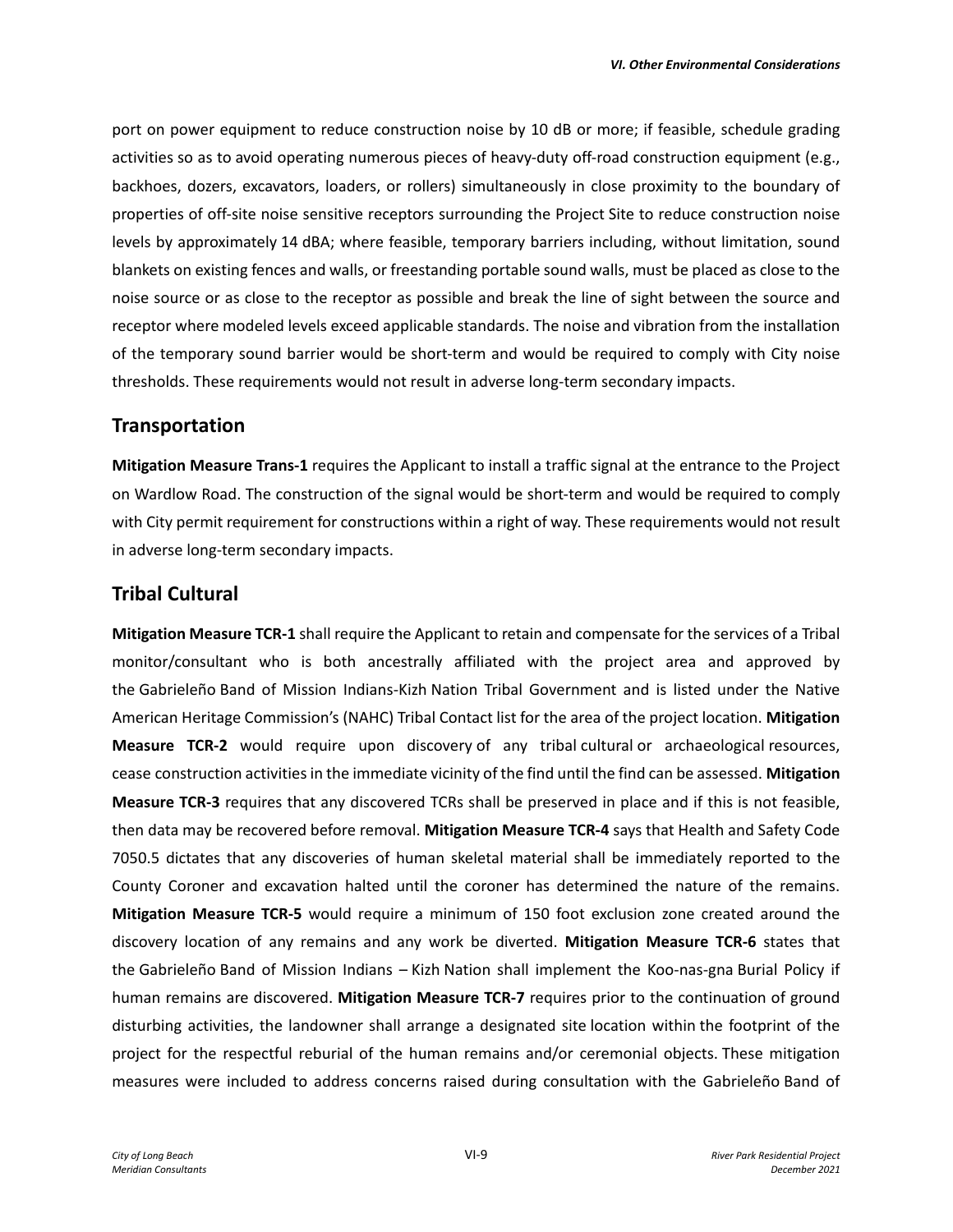Mission Indians – Kizh Nation and pertain to construction monitoring. Furthermore, these mitigation measures, while implemented, would not result in secondary adverse effects to the physical environment.

### **6. EFFECTS FOUND NOT TO BE SIGNIFICANT**

Section 15128 of the CEQA Guidelines requires that an EIR "contain a statement briefly indicating the reasons that various possible significant effects of a project were determined not to be significant and therefore were not discussed in detail in the EIR."

The Initial Study (see **Appendix I.1**) was published in February 2021 and determined that an EIR would be prepared in compliance with CEQA to analyze potentially significant impacts that may result from the Project. As such, a Notice of Preparation (NOP) (see **Appendix I.2)** was circulated and comments were received from the public and agencies following a 46-day comment period that begin on February 25, 2021 and concluded on April 12, 201. The following analysis is based on the findings within the Initial Study.

Impacts determined by the Initial Study to be potentially significant, as well as included in this Draft EIR are addressed in detail in **Section IV: Environmental Impact Analysis**. The discussion below presents the analysis of the effects related to specific thresholds for the impacts identified in the Initial Study that were not found to be significant. All impacts for the issues discussed in this section would be less than significant or have no impact.

## **Agricultural and Forestry Resources**

Would the proposed Project:

**a) Threshold: Convert Prime Farmland, Unique Farmland, or Farmland of Statewide Importance (Farmland), shown on the maps prepared pursuant to the Farmland Mapping and Monitoring Program of the California Resources Agency, to nonagricultural use?** 

Significant impacts would occur if the proposed Project were to adversely impact Prime Farmland, Unique Farmland, or Farmland of Statewide Importance.

The Project Site is located on vacant land in the City of Long Beach and does not include any agricultural land. In addition, the Project Site and surrounding area are not mapped as Prime Farmland, Unique Farmland, or Farmland of Statewide Importance pursuant to the Farmland Mapping and Monitoring Program of the California Department of Conservation's Division of Land Resource Protection. The Project would not convert farmland to a nonagricultural use. No impacts would occur, and no mitigation measures are required.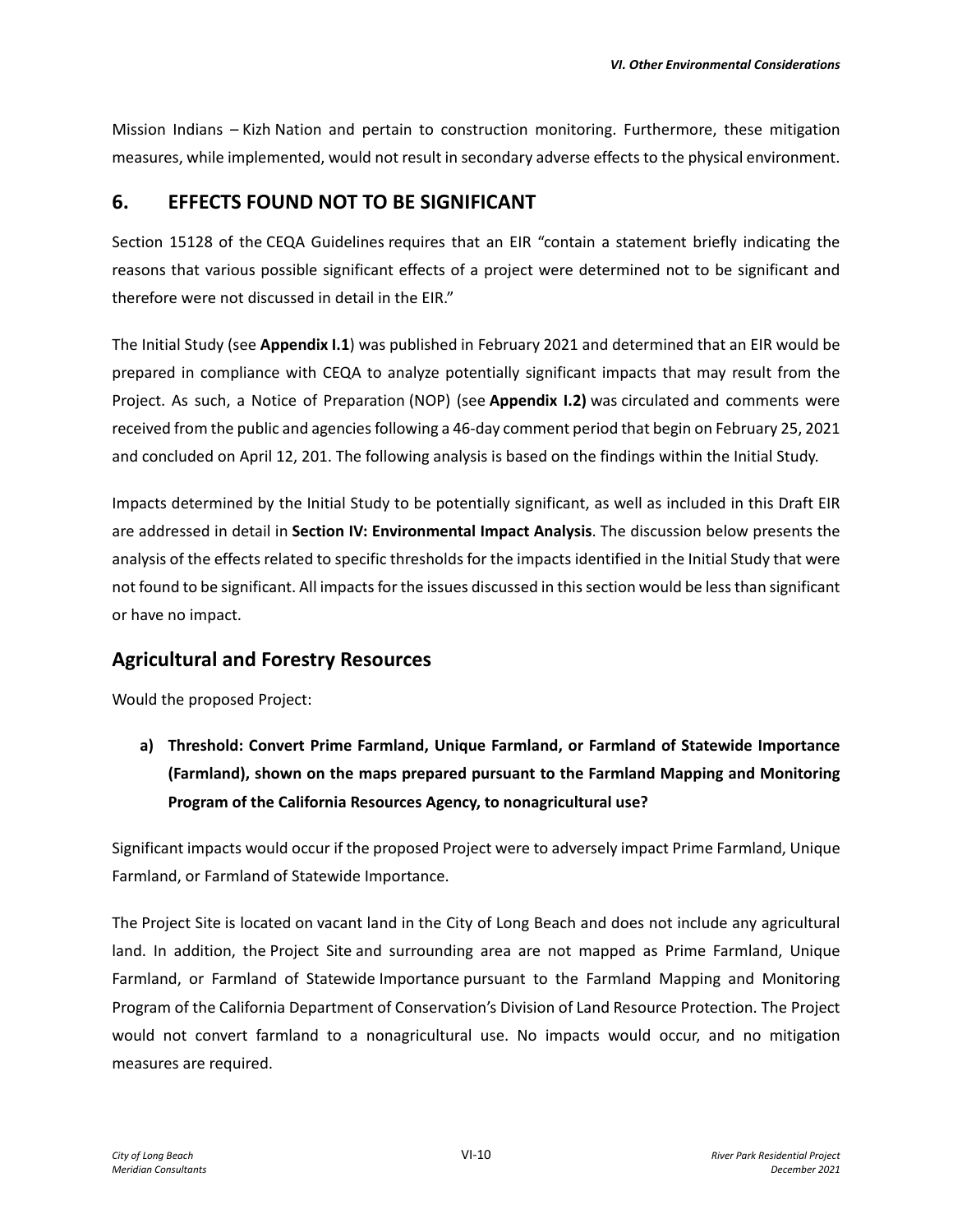#### **b) Threshold: Conflict with existing zoning for agricultural use, or Williamson Act contract?**

The Project Site is not zoned for agricultural use under the Long Beach Municipal Code, and no agricultural zoning is present in the surrounding area.<sup>[5](#page-10-0)</sup> The Project Site and surrounding area are not enrolled under a Williamson Act Contract.[6](#page-10-1) Therefore, the Project would not conflict with existing zoning for agricultural uses or a Williamson Act Contract. No impacts would occur, and no mitigation measures are required.

# **c) Threshold: Conflict with existing zoning for, or cause rezoning of, forestland (as defined in PRC section 12220(g)), timberland (as defined by PRC section 4526), or timberland zoned Timberland Production (as defined by Government Code section 51104(g))?**

The Project Site is located in a developed portion of the City and does not include any forest land or timberland. Additionally, the Project Site is currently zoned R-1-N and CS, and is not zoned for forest land, and is not used as forest land.[7](#page-10-2) Therefore, the Project would not rezone forest land or timberland as defined by the Public Resources Code (PRC). No impacts would occur, and no mitigation measures are required.

# **d) Threshold: Would the Project result in the loss of forest land or conversion of forest land to nonforest use?**

As mentioned above, the Project Site is located in a developed area of the City, is not zoned for forest land, and does not include any forest or timberland. Therefore, the Project would not result in the loss or conversion of forest land. No impacts would occur, and no mitigation measures are required.

# **e) Threshold: Involve other changes in the existing environment, which, due to their location or nature, could result in conversion of Farmland to nonagricultural use, or conversion of forestland to non-forest use?**

As noted above, the Project Site is located in a developed area of the City and does not contain any agricultural or forest uses, nor are any agricultural or forest uses located in the Project vicinity. Thus, Project development would not convert any farmland or forest land to nonagricultural or non-forest use. No impacts would occur, and no mitigation measures are required.

<span id="page-10-0"></span><sup>5</sup> City of Long Beach, Zoning Map, http://www.longbeach.gov/globalassets/lbds/medialibrary/documents/planning/maps/zoning-maps/zoning\_color\_15, accessed July 2020.

<span id="page-10-1"></span><sup>6</sup> California Department of Conservation, California Important Farmland Finder, https://maps.conservation.ca.gov/dlrp/ciff/, accessed May 2020.

<span id="page-10-2"></span><sup>7</sup> City of Long Beach, Zoning Map, http://www.longbeach.gov/globalassets/lbds/medialibrary/documents/planning/maps/zoning-maps/zoning\_color\_15, accessed July 2020.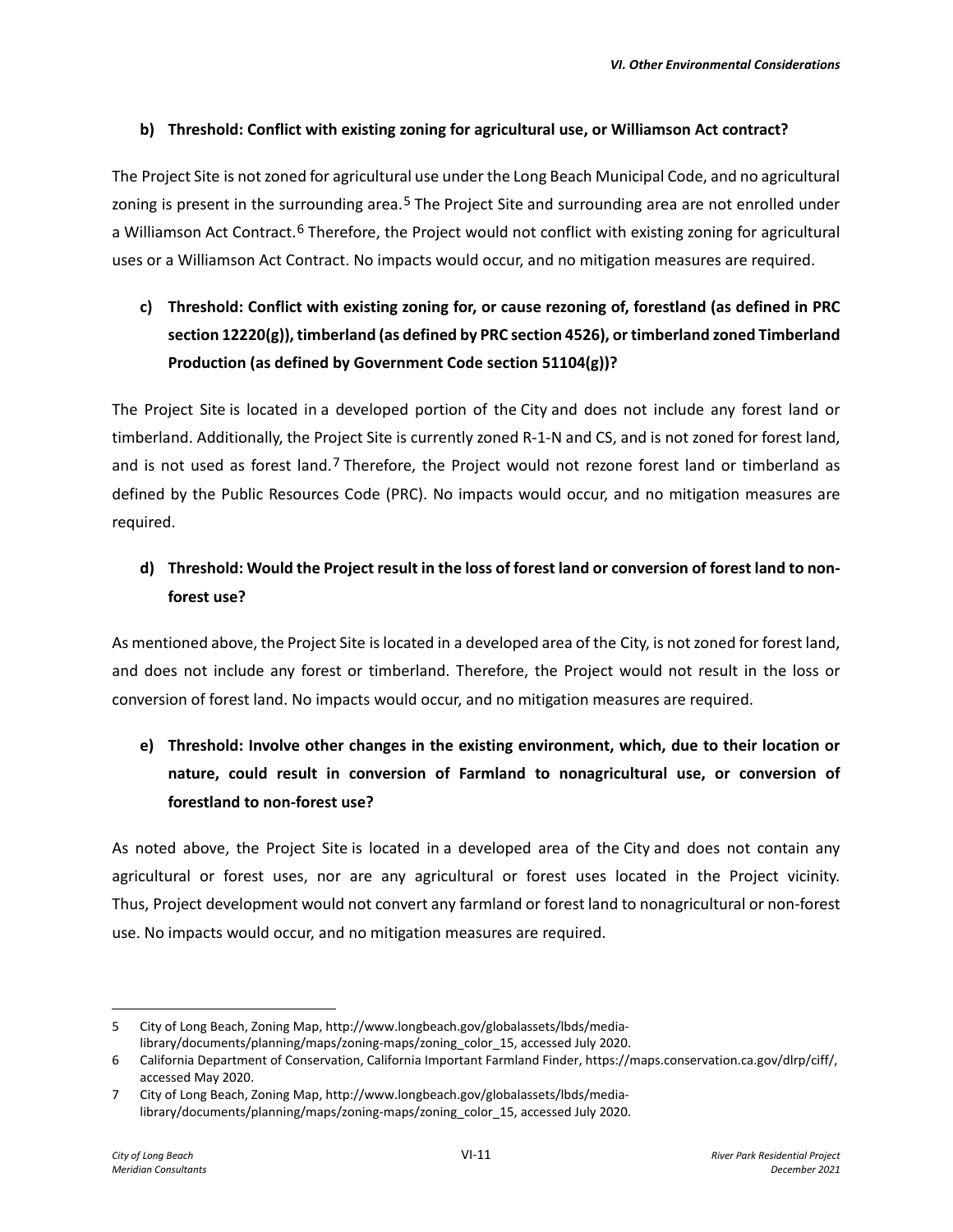## **Land Use and Planning**

Would the proposed Project:

#### **a) Threshold: Physically divide an established community?**

As previously described, the Project Site is located on a vacant site at the western edge of the Wrigley Heights neighborhood. The Wrigley Heights neighborhood is bounded by Wardlow Road to the south, LA River to the West, the 405 Freeway to the north and the Pacific Place Road to the east. Neighborhoods immediately adjacent to the Project Site include Bixby Knolls across Interstate 405 to the north and North Wrigley to the south across Wardlow Road. Majority of the Project Site is surrounded by residential neighborhoods, with commercial and office uses across the Interstate 710 and 405 interchange to the northwest, in the City of Carson.

The Project proposes to develop 226 single-family detached and attached homes with a 5-acre open space recreational area on 20-acres of vacant land on the western edge of the Wrigley Heights neighborhood. Primary access would be provided from W. Wardlow Road at a new signalized intersection. Emergency access would be provided from the intersection of Baker Street and Golden Avenue. Both would be private gated access points. No off-site improvements, including street improvements are proposed that would physically divide or disrupt the Wrigley Heights neighborhood or isolate any of the established surrounding neighborhoods. The Project would add additional residential units to the existing residential Wrigley Heights neighborhood and an open space area that would complement the existing Baker Street Park. Based on the location of the Site and the characteristics of the Project as proposed, on the Project would not physically divide an established community, and no mitigation measures would be required.

# **b) Threshold: Cause a significant environmental impact due to a conflict with any land use plan, policy, or regulation adopted for the purpose of avoiding or mitigation an environmental effect?**

As previously discussed, the Project Site is located in an urbanized area with a General Plan designation for Founding and Contemporary Neighborhood (FCN). A waiver for the height limitation is requested by the applicant in exchange for providing 5 percent affordable housing on-site. The Project would offer 11 affordable housing units out of the proposed 226 units. The waiver is consistent with the California Density Bonus Law, State of California Government Code Section 65915 and the LBMC Chapter 21.63- Incentives for Affordable Housing. The height limitation waiver would allow the Project to include 3-story buildings in an area designated for 2-story buildings under the General Plan.

The Project Site is currently zoned for Commercial Storage (CS) and Single Family Residential Standard Lot (R-1-N) use, with a Horse Overlay District over the parcels on the east side of the Project Site. A zone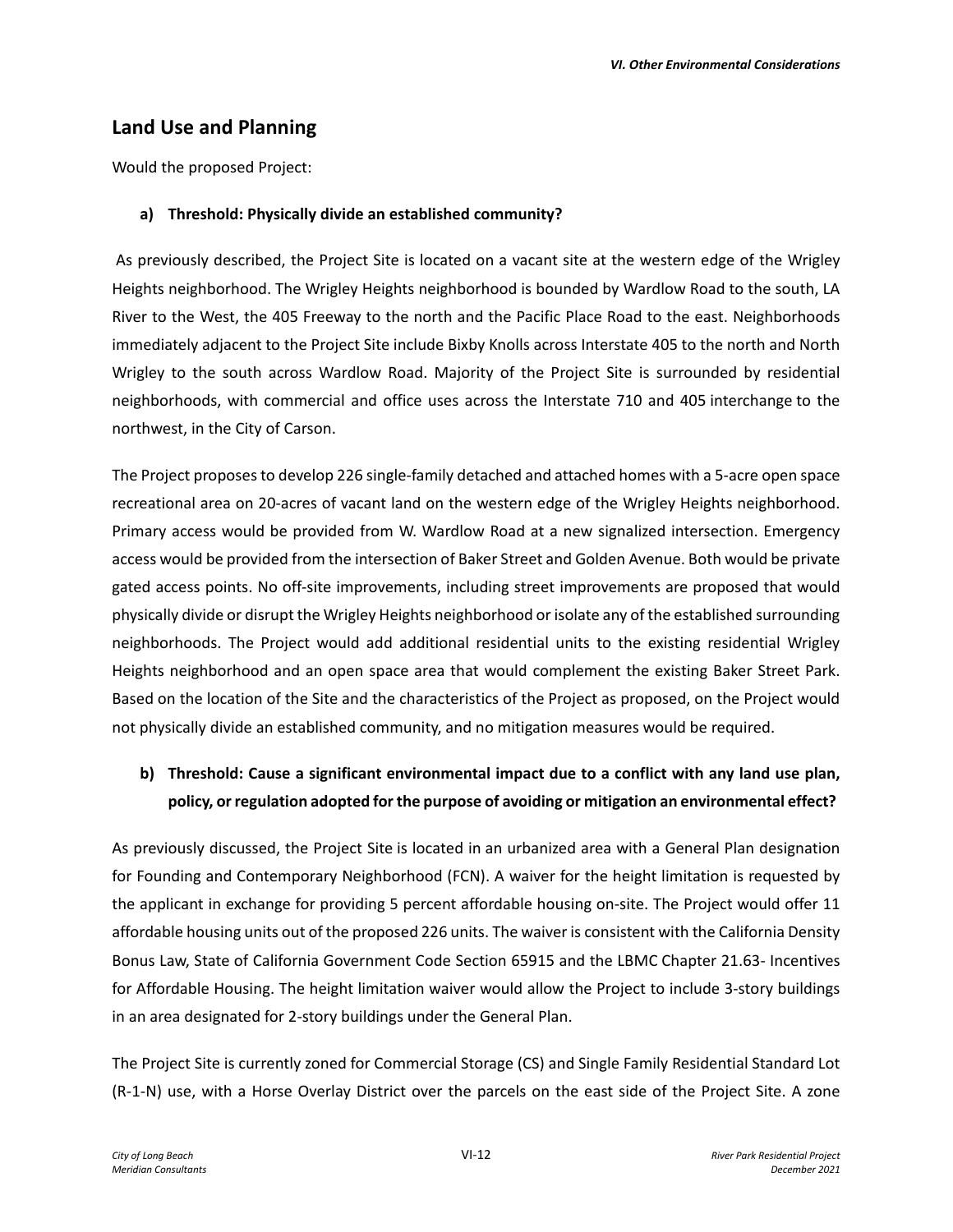change of the Project Site to Residential Planned Unit Development (PUD) is proposed with this Project. Residential PUD is established to achieve greater flexibility and encourage innovative and creative design though good urban planning principals, with efficient use of land, a mixture of densities, and diverse housing opportunities and on-site community facilities. This proposed zoning would be consistent with the General Plan. The Project would have a less than significant impact on project conflict with applicable zoning and other regulations after the height waiver and the implementation of the proposed zone change, no mitigation measure is required.

### **Mineral Resources**

Would the project:

# **a) Threshold: Result in the loss of availability of a known mineral resource that would be of future value to the region and the residents of the State?**

The Project Site is located within a developed area and has been previously disturbed by its use as a water treatment facility for oil well production. While the Project Site is mapped within the Long Beach Oil Field, there are no indications of any production or exploratory wells being drilled on or in the immediate vicinity of the Site.<sup>[8](#page-12-0)</sup> The nearest active production well is located 0.5 miles east of the Project Site.<sup>[9](#page-12-1)</sup> Based on the lack of historic and/or active mineral extraction activities on or surrounding the Project Site, the Project would not result in the loss of availability of a mineral resource or a mineral resource recovery site. The Project Site is also not located in a Mineral Resource Zone.<sup>[10](#page-12-2)</sup> A less than significant impact would occur, and no mitigation measures would be required.

# **b) Threshold: Result in the loss of availability of a locally important mineral resource recovery site delineated on a local general plan, specific plan or other land use plan?**

As noted above, the Project Site is mapped within the Long Beach Oil Field, but there are no active oil wells on-site. In addition, the Project Site is not classified by the California Department of Conservation as an area containing significant mineral deposits nor is the Project Site located in an aggregate producing

<span id="page-12-0"></span><sup>8</sup> California Department of Conservation, Geologic Energy Management Division, https://maps.conservation.ca.gov/doggr/, accessed May 2020.

<span id="page-12-1"></span><sup>9</sup> California Department of Conservation, Geologic Energy Management Division, https://maps.conservation.ca.gov/doggr/, accessed May 2020.

<span id="page-12-2"></span><sup>10</sup> California Department of Conservation, Mineral Land Classification, https://maps.conservation.ca.gov/cgs/informationwarehouse/index.html?map=mlc, accessed May 2020.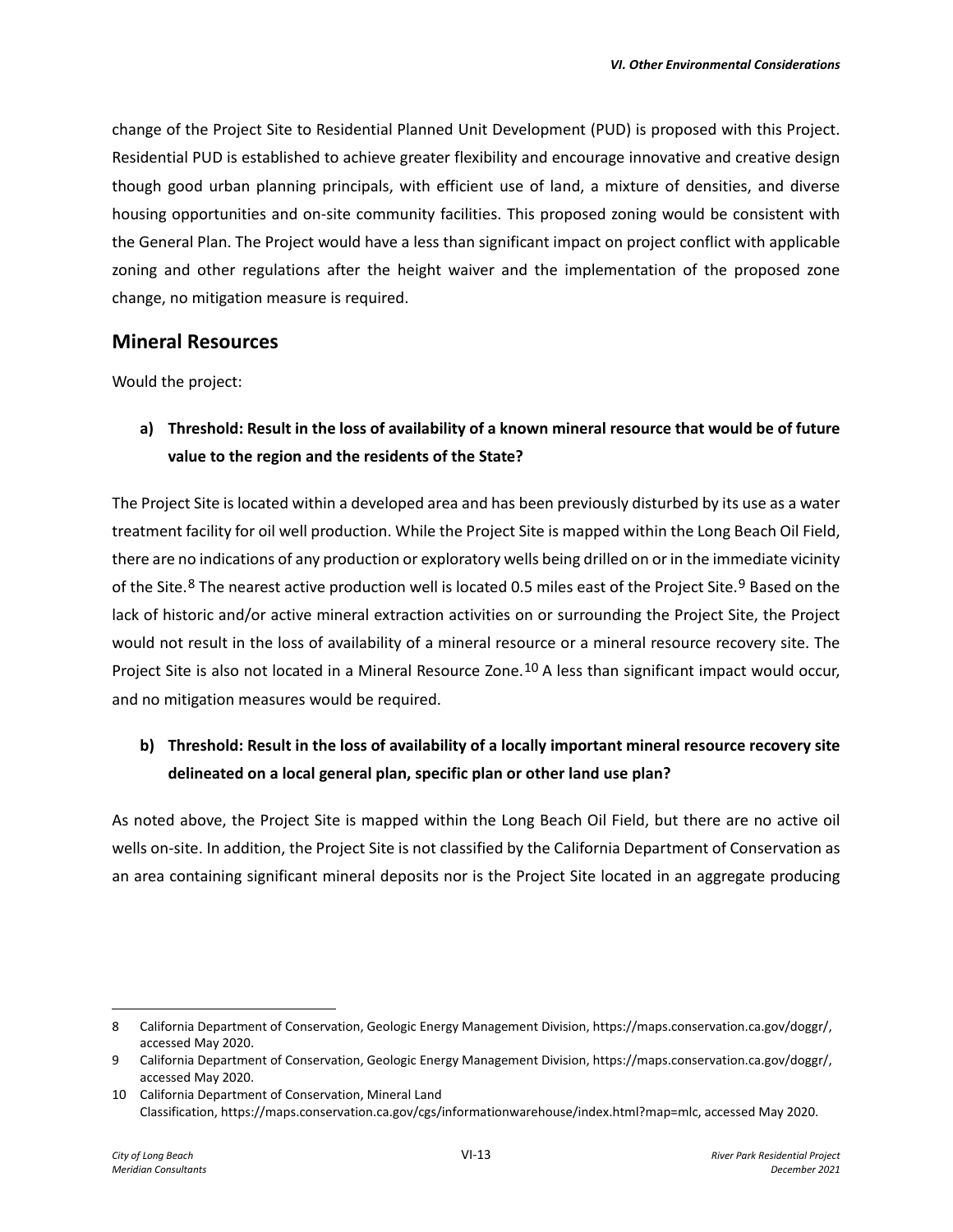area as classified by the California Geological Survey.<sup>[11,](#page-13-0)[12](#page-13-1)</sup> Therefore, the Project would not result in the loss of availability of a locally important mineral resource recovery site. A less than significant impact would occur, and no mitigation measures would be required.

### **Population, Employment, and Housing**

Would the proposed Project:

**a) Threshold: Induce substantial unplanned population growth in an area, either directly (for example, by proposing new homes and businesses) or indirectly (for example, through extension of roads or other infrastructure)?** 

The Project proposes 226 single-family detached and attached dwelling units. Project construction would create temporary construction-related jobs, the work requirements of most construction projects are highly specialized such that construction workers remain at a job site only for the time in which their specific skills are needed to complete a particular phase of the construction process. Thus, Project-related construction workers would not be anticipated to relocate their household's place of residence as a consequence of working on the Project and, therefore, new permanent residents generally would not be generated during Project construction. 

According to the United States Census Bureau, the average household size for the City of Long Beach is 2.76 persons per household.[13](#page-13-2) Based on this average household size, the Project is expected to result in an increase of approximately 624 residents. SCAG's 2045 population projections for the City estimates that population would increase from 470,900 residents in 2016 to 489,600 in 2045, an increase of 18,700 residents.[14](#page-13-3) Therefore, Project generated population increase would represent approximately 3.3 percent of the anticipated increase in residents within the SCAG region between 2016 and 2045. Operation of the Project would not induce substantial unplanned population growth in the Project area, either directly or indirectly and would not exceed regional or local growth projections. Therefore, impacts would be less than significant and no mitigation is required. 

<span id="page-13-0"></span><sup>11</sup> California Department of Conservation, Mineral Land

<span id="page-13-1"></span>Classification, https://maps.conservation.ca.gov/cgs/informationwarehouse/index.html?map=mlc, accessed May 2020. 12 State of California Department of Conservation, California Geologic Survey, Aggregate Sustainability in

California, https://www.conservation.ca.gov/cgs/Documents/MS\_052\_California\_Aggregates\_Map\_201807.pdf, accessed May 2020.

<span id="page-13-2"></span><sup>13</sup> United States Census Bureau, City of Long Beach Quick Facts, https://www.census.gov/quickfacts/longbeachcitycalifornia, accessed May 2020.

<span id="page-13-3"></span><sup>14</sup> The Southern California Association of Governments, Demographics & Growth Forecast, https://scag.ca.gov/sites/main/files/file-attachments/0903fconnectsocal\_demographics-and-growthforecast.pdf?1606001579, accessed February 2021.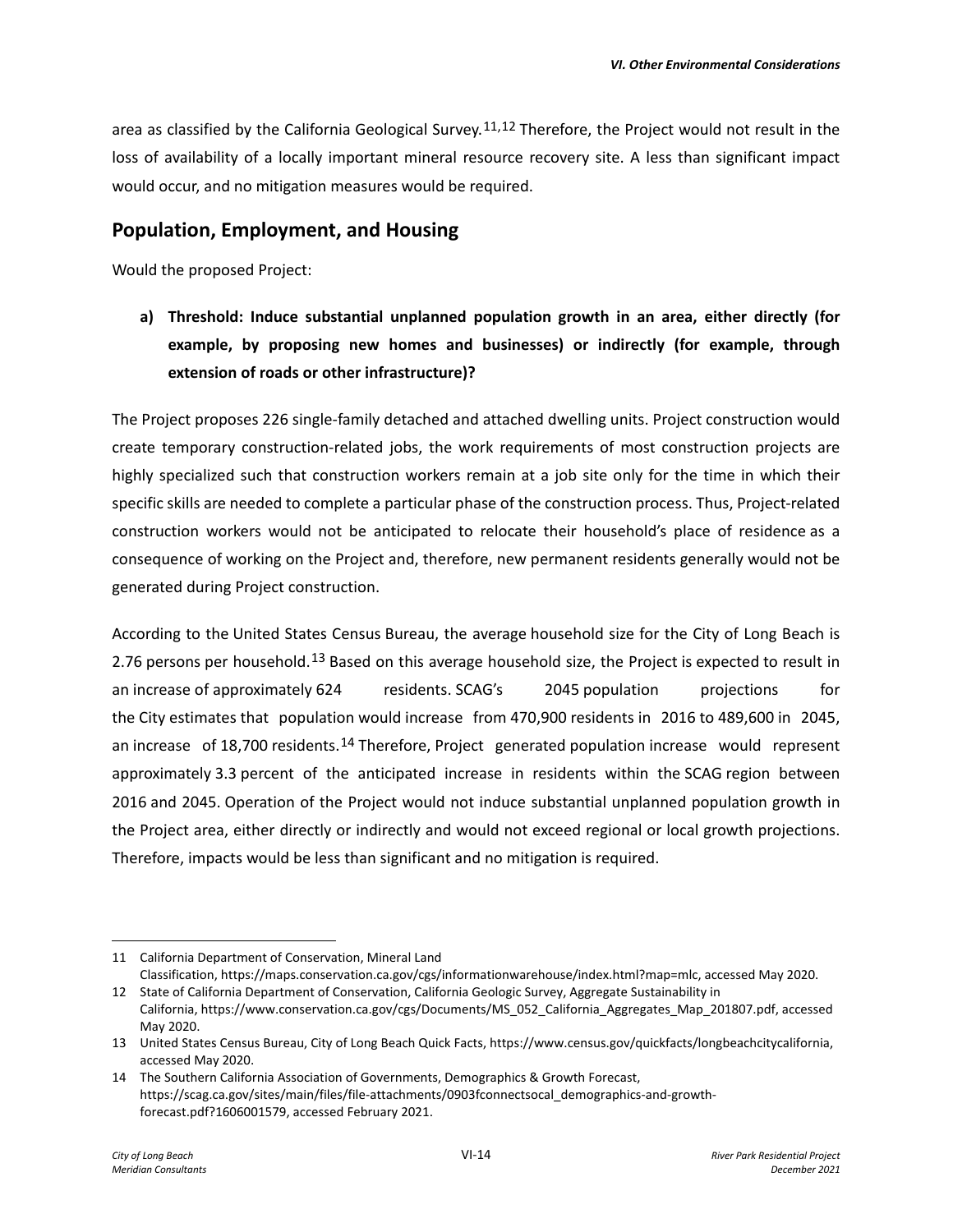# **b) Threshold: Displace substantial numbers of existing people or housing, necessitating the construction of replacement housing elsewhere?**

The Project Site is vacant and does not contain any existing housing. Therefore, the Project would not displace any existing housing. No impacts would occur, and no mitigation measures are required.

### **Public Services**

- **a) Threshold: Would the Project result in substantial adverse physical impacts associated with the provision of new or physically altered governmental facilities, need for new or physically altered governmental facilities, the construction of which could cause significant environmental impacts, in order to maintain acceptable service ratios, response times, or other performance objectives for any of the public services:** 
	- **i. Fire protection?**

The Long Beach Fire Department (LBFD) provides fire protection throughout the City. The LBFD maintains 1 fire headquarter, 1 beach operation facility, and 23 fire stations within the City.<sup>[15](#page-14-0)</sup> The nearest fire station to the Project Site is Fire Station No. 9, located at 3917 Long Beach Boulevard, approximately 1.1 mile northeast of the Project Site.

While the Project would introduce additional residents to the Project Site, the Project does not include uses that pose a significant fire hazard. Project design would be subject to the requirements set forth in the California Fire Code, California Building Code, the LBMC, and LBFD requirements for fire access. The Project plans would be subject to LBFD site/building plan review, which would ensure adequate emergency access, fire hydrant availability, and compliance with all applicable codes. As such, LBFD access and response times would not be significantly impacted by the addition of Project traffic.

Nevertheless, the increase in development on the Project Site could increase the demand for fire protection services in the area. LBMC Chapter 18.23, Fire Facilities Impact Fee, was adopted to ensure development projects pay their fair share of the costs required to support needed fire facilities and related costs necessary to accommodate such development. Compliance with LBMC Chapter 18.23, which requires payment of the fire facilities impact fee, would ensure Project implementation would result in a less than significant impact on fire protection services. Therefore, compliance with existing California Fire Code, California Building Code, LBMC, and LBFD requirements, including payment of the fire facilities

<span id="page-14-0"></span><sup>15</sup> Long Beach Fire Department, Station Locations, http://www.longbeach.gov/fire/about-us/station-locations/, accessed May 2020.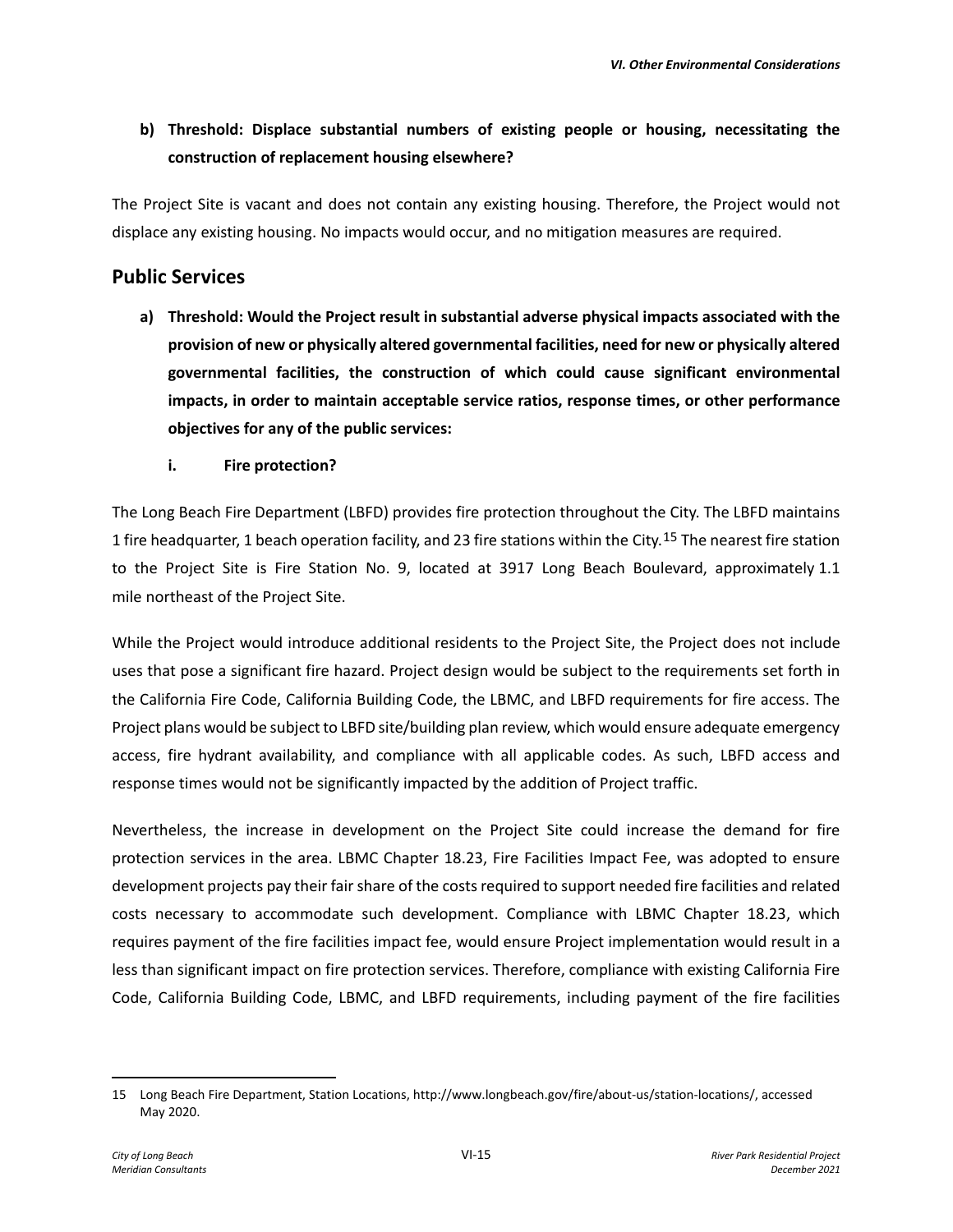impact fee, impacts with respect to fire protection services would be less than significant, and no mitigation measures are required.

#### **ii. Police protection?**

The Long Beach Police Department (LBPD) provides police protection throughout the City. The LBPD is the second largest municipal police agency in Los Angeles County, with over 800 sworn officers and a total staff of over 1,200 personnel.<sup>[16](#page-15-0)</sup> LBPD has many specialized service units to fulfill a variety of public safety functions and responsibilities. These specialized teams include, but are not limited to, the Special Weapons and Tactics (SWAT) team, Police Service Dog Unit, Motor Patrol Officers, Mental Evaluation Team (MET), Hostage Negotiators, Air Support Unit, and Detectives. The current citywide officer to resident ratio is 1.73 officers per 1,000 residents.[17](#page-15-1) 

The City of Long Beach is organized into quadrants. The Patrol Bureau includes one specialized Field Support Division and three geographical divisions: North, East and West. The Patrol Bureau focuses on community policing accomplished by community policing teams consisting of sworn employees and civilian support staff. These proactive teams promote personal safety and crime prevention.<sup>[18](#page-15-2)</sup>

The Project Site is located in LBPD's North Patrol Division, which is headquartered at 4891 Atlantic Avenue, approximately 3.1 miles northeast of the Project Site. While the Project would increase residents in the area, the proposed residential use is consistent with the Long Beach General Plan Land Use Element update.[19](#page-15-3) 

In accordance with LBMC Chapter 18.22, which requires "new residential and nonresidential development for the purpose of assuring that the impacts created by the proposed development shall pay its fair share of the costs required to support needed police facilities and related costs necessary to accommodate the development." The City's impact fee for police service would be collected to reduce the impacts of the Project on local police services. The Project would not cause substantially delayed response times, degraded service ratios or necessitate construction of new facilities, due to the size of the development and the location in an already developed and well served area. Impacts would be less than significant.

<span id="page-15-0"></span><sup>16</sup> Long Beach Police Department, About the LBPD, http://longbeach.gov/police/about-the-lbpd/, accessed May 2020.

<span id="page-15-1"></span><sup>17</sup> Based on United States Census Bureau population estimates of 462,628, City of Long Beach Quick Facts, https://www.census.gov/quickfacts/longbeachcitycalifornia, accessed May 2020.

<span id="page-15-2"></span><sup>18</sup> Long Beach Police Department, Patrol Bureau, http://www.longbeach.gov/police/about-the-lbpd/bureaus/patrol-bureau/, accessed May 2020.

<span id="page-15-3"></span><sup>19</sup> City of Long Beach General Plan, Land Use Element, http://www.longbeach.gov/globalassets/lbds/medialibrary/documents/planning/advance/lueude/land-use-element-final-adopted-december-2019, accessed May 2020.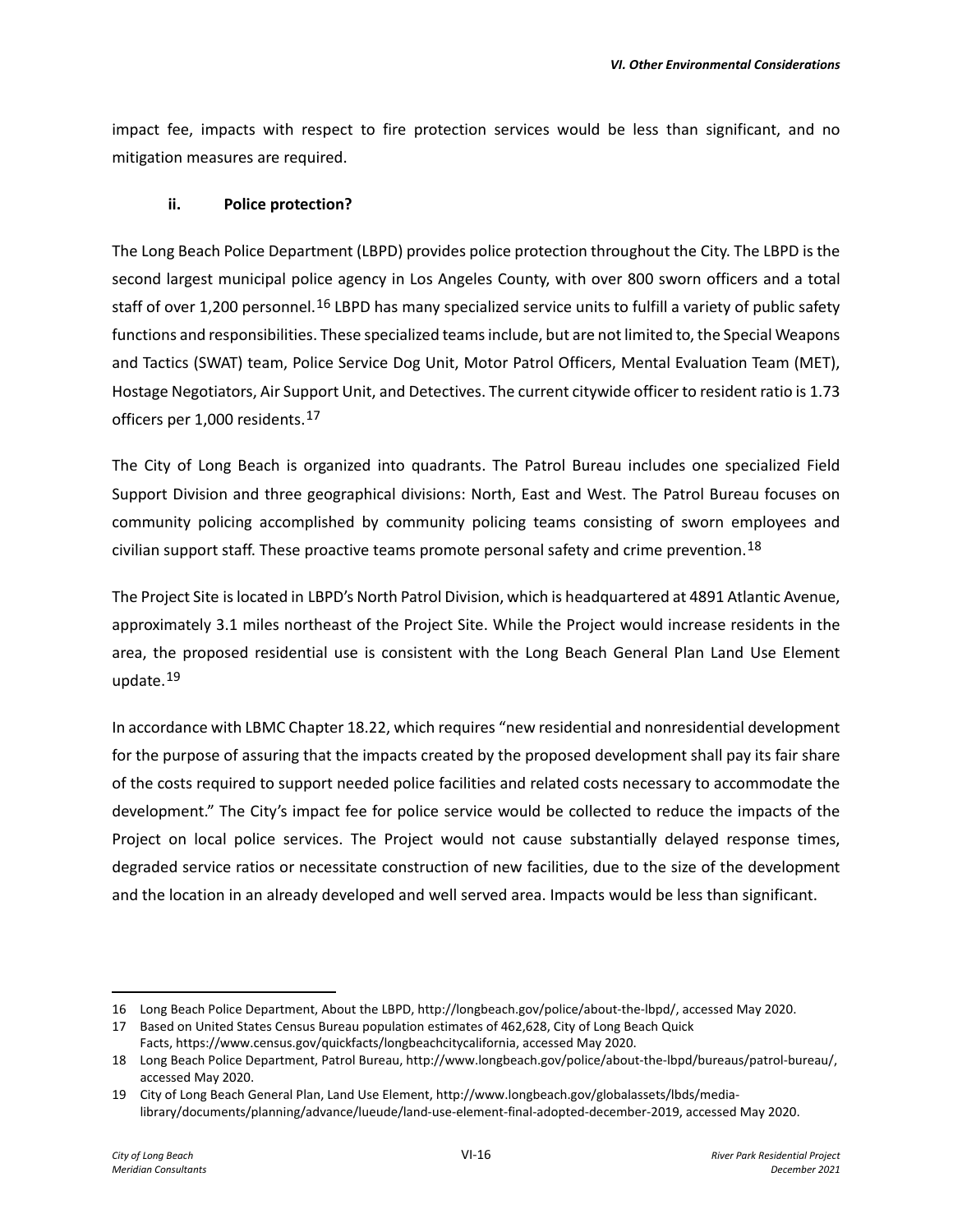#### **iii. Schools?**

The Project Site is served by Long Beach Unified School District (LBUSD). LBUSD operates 85 facilities serving grade levels pre-K through high school and has a current enrollment of 72,000 students.<sup>20</sup> Schools serving the Project Sites include Los Cerritos Elementary School, located at 515 West San Antonio Drive, which serves grades K through 5th, Hughes Middle School, located at 3846 California Avenue, which serves grades 6th through 8th, and Polytechnic High School, located at 1600 Atlantic Avenue, which serves grades 9th through 12th.<sup>21</sup>

As show in **Table VI-1: Students Generated by The Project**, generation factors from the Long Beach Unified School District Residential Development School Fee Justification Study were used to calculate the number of students that would be generated by the 226 new single-family attached and detached homes proposed.[22](#page-16-2) 

As shown in **Table VI-2: Projected Student Enrollment from Future Single-Family Units (2035)**, projected student enrollment for calendar year 2035.**Table VI-3: Existing School Facilities Capacity and Student Enrollment** shows enrollment for schools in the City is currently below capacity.[23](#page-16-3)  

| stadents actionated by the Frageet |                        |  |  |
|------------------------------------|------------------------|--|--|
| <b>School Level</b>                | <b>School Students</b> |  |  |
| <b>Elementary School</b>           | 45                     |  |  |
| Middle School                      | 24                     |  |  |
| High School                        | 33                     |  |  |
| Total                              | 102                    |  |  |

## **Table VI-1 Students Generated by the Project**

*Source: Long Beach Unified School District, Residential Development School Fee Justification Study (2018).*

*\_\_\_\_\_\_\_\_\_\_\_\_\_\_*

<span id="page-16-0"></span><sup>20</sup> Long Beach Unified School District, About, www.lbschools.net/District/, accessed May 2020.

<span id="page-16-1"></span><sup>21</sup> Long Beach Unified School District, School Finder, https://www.lbschools.net/Schools/school\_finder\_results\_streets.cfm, accessed May 2020.

<span id="page-16-2"></span><sup>22</sup> Long Beach Unified School District, Residential Development School Fee Justification Study, http://www.lbschools.net/Asset/Files/Business\_Services/Developer\_Fees/2018/2018-Residential-Fee-Justification-Study.pdf, accessed May 2020.

<span id="page-16-3"></span><sup>23</sup> Long Beach Unified School District, Residential Development School Fee Justification Study, http://www.lbschools.net/Asset/Files/Business\_Services/Developer\_Fees/2018/2018-Residential-Fee-Justification-Study.pdf, accessed May 2020.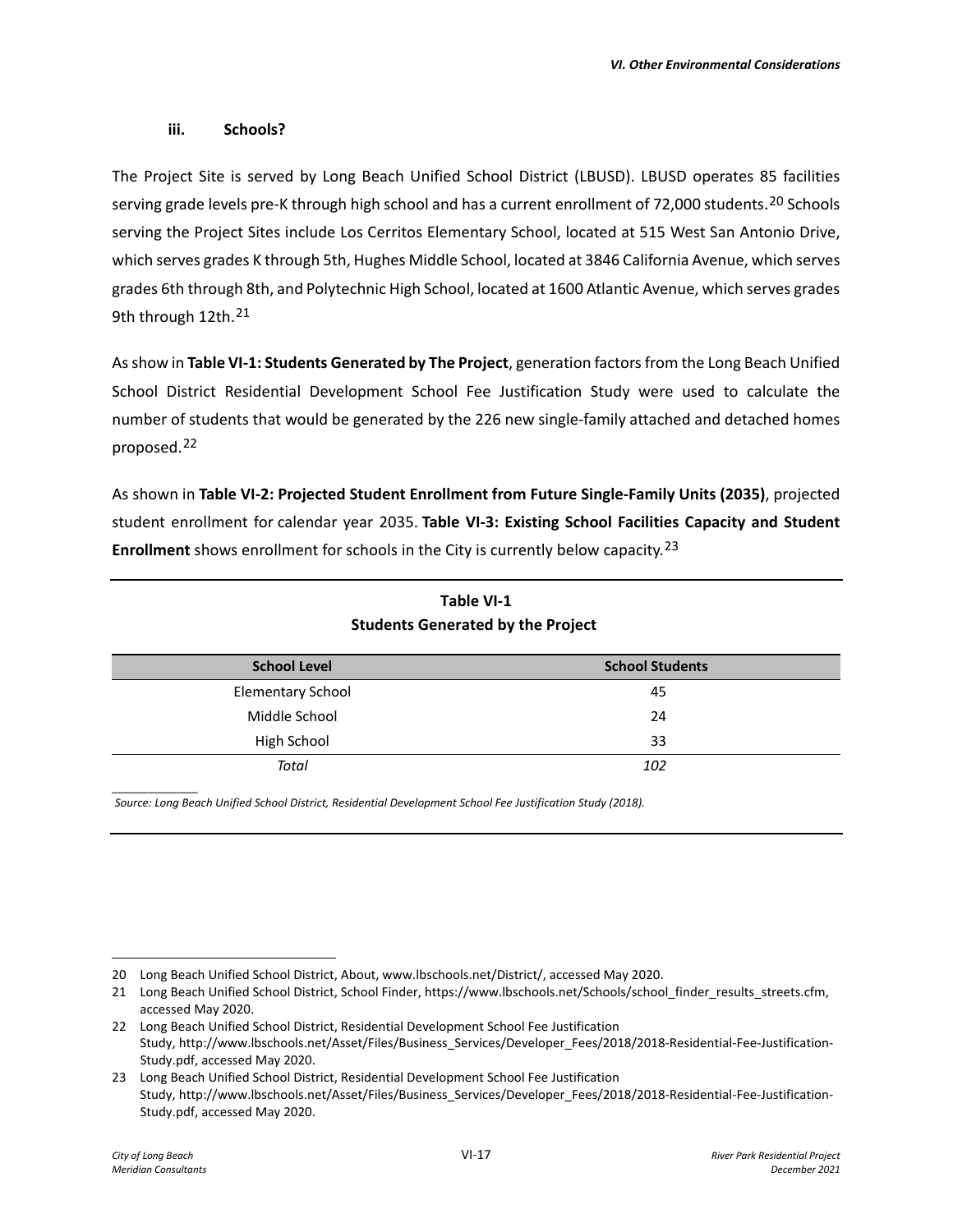### **Table VI-2 Projected Student Enrollment from Future Single-Family Units (2035)**

| <b>School Level</b>      | <b>Projected Student Enrollment</b> |  |  |
|--------------------------|-------------------------------------|--|--|
| <b>Elementary School</b> | 1,302                               |  |  |
| Middle School            | 687                                 |  |  |
| High School              | 939                                 |  |  |
| Total                    | 2928                                |  |  |

*Source: Long Beach Unified School District, Residential Development School Fee Justification Study (2018).* 

| Table VI-3                                                        |
|-------------------------------------------------------------------|
| <b>Existing School Facilities Capacity and Student Enrollment</b> |

| <b>School Level</b>      | 2017/2018<br><b>Facilities Capacity</b> | 2017/2018<br><b>Student</b><br><b>Enrollment</b> | Excess/ (Shortage)<br>Capacity |
|--------------------------|-----------------------------------------|--------------------------------------------------|--------------------------------|
| <b>Elementary School</b> | 44.779                                  | 40,138                                           | 4,641                          |
| Middle School            | 13,776                                  | 11,274                                           | 2,502                          |
| High School              | 23,750                                  | 23,165                                           | 585                            |
| Total                    | 82,305                                  | 74,577                                           | 7,728                          |

*\_\_\_\_\_\_\_\_\_\_\_\_\_\_ Source: Long Beach Unified School District, Residential Development School Fee Justification Study (2018).* 

As such, the Project would generate 1.8 percent of the remaining capacity of 4,641 elementary school students, 1.0 percent of the remaining capacity of 2,502 middle school students, and 5.6 percent of the remaining capacity of 585 high school students. 

Therefore, the incremental increase in the number of students generated by the Project would not result in the need for new or physically altered school facilities as sufficient capacity is available. Impacts to the existing school system would be less than significant and no mitigation measures is needed. 

#### **iv. Parks?**

\_\_\_\_\_\_\_\_\_\_\_\_\_\_

Recreational amenities in the City of Long Beach include 170 parks and 26 community centers, providing more than 3,100 acres of recreational space.<sup>[24](#page-17-0)</sup> Based on a population of 462,628 residents, the City's current parkland ratio is approximately 6.7 parkland acres per 1,000 residents. As stated in the City's

<span id="page-17-0"></span><sup>24</sup> Long Beach Parks, Recreation, and Marine, About the Department, http://www.longbeach.gov/park/businessoperations/about/, accessed May 2020.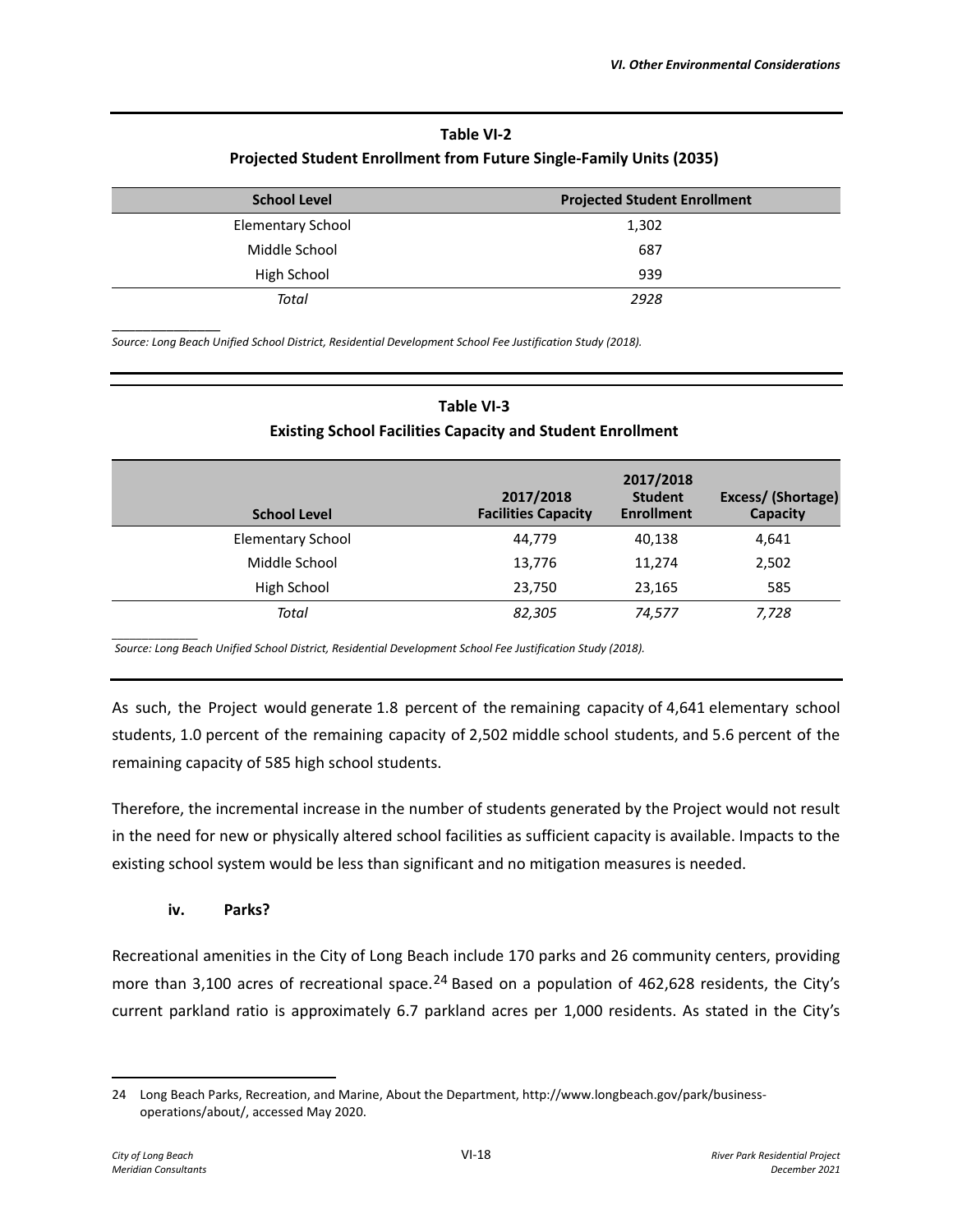General Plan Open Space and Recreation Element, the City of Long Beach's goal for providing adequate park and recreational facilities to its residents is 8 acres per 1,000 residents.<sup>25</sup>

The Project would generate an estimated 624 residents and would incrementally increase the demand for usage of existing parks in the City. The Project proposes to include 5-acres of open space that would include walking trails, look-out points, an open grass area that can accommodate a youth soccer field, a butterfly garden, and exercise equipment, which would offset some demand on park and recreational facilities in the City. Additionally, in accordance with the Quimby Act, the City assesses open space development fees for new residential development. Pursuant to Chapter 18.18 of the LBMC, all residential development are required to pay a park fees prior to the issuance of a certificate of occupancy. This fee is intended to be used for the acquisition, improvement, and expansion of public parks and/or recreational facilities. Pursuant to Chapter 18.18.100 of the LBMC, any applicant who contributes improvements to the City for the acquisition of park land or the construction of recreation improvements, may be eligible for a credit for such contribution against the park fee otherwise due. With the open space and recreational facilities included in the Project and payment of park fees as required, impacts to park facilities would be less than significant.

#### **v. Other public services?**

Implementation of the Project would increase the local population by approximately 624 residents. The Project would contribute incrementally toward impacts to City public services and facilities such as public parks, solid waste disposal, discussed in Section 19, Utilities and Service Systems, water usage and wastewater disposal, discussed in more detail in Section 19, Utilities and Service Systems, and libraries. With respect to storm drain usage, discussed in Section 10, Hydrology and Water Quality, the Project would not increase impervious surfaces, as such, a less than significant impact to storm drains would occur. Nevertheless, the Project's contribution would be offset through payment of fees that are used to fund school facility expansions and other public utility services, as well as by the Project specific features incorporated to minimize Project related impacts analyzed in this document.

The Project would be served by the Dana Neighborhood Library, located at 3680 Atlantic Avenue, approximately 1.1 miles northeast of the Project Site. The Dana Neighborhood Library opened in September 1958 and includes a 6,800-sq. ft. facility. Library amenities include public computers, free wifi, wireless printing, copier, community meeting room, family learning center, air conditioning, and exterior book drop for after-hours returns. In addition, the City opened the new Michelle Obama Neighborhood Library in 2016. The new library encompasses 24,655 square-foot of space with its single-story facility and has three public community meeting spaces including areas for children, teens, and adults. Therefore,

<span id="page-18-0"></span><sup>25</sup> Long Beach, General Plan, Open Space and Recreation Element, http://www.longbeach.gov/globalassets/lbds/medialibrary/documents/planning/open-space-and-recreation-element, accessed May 2020.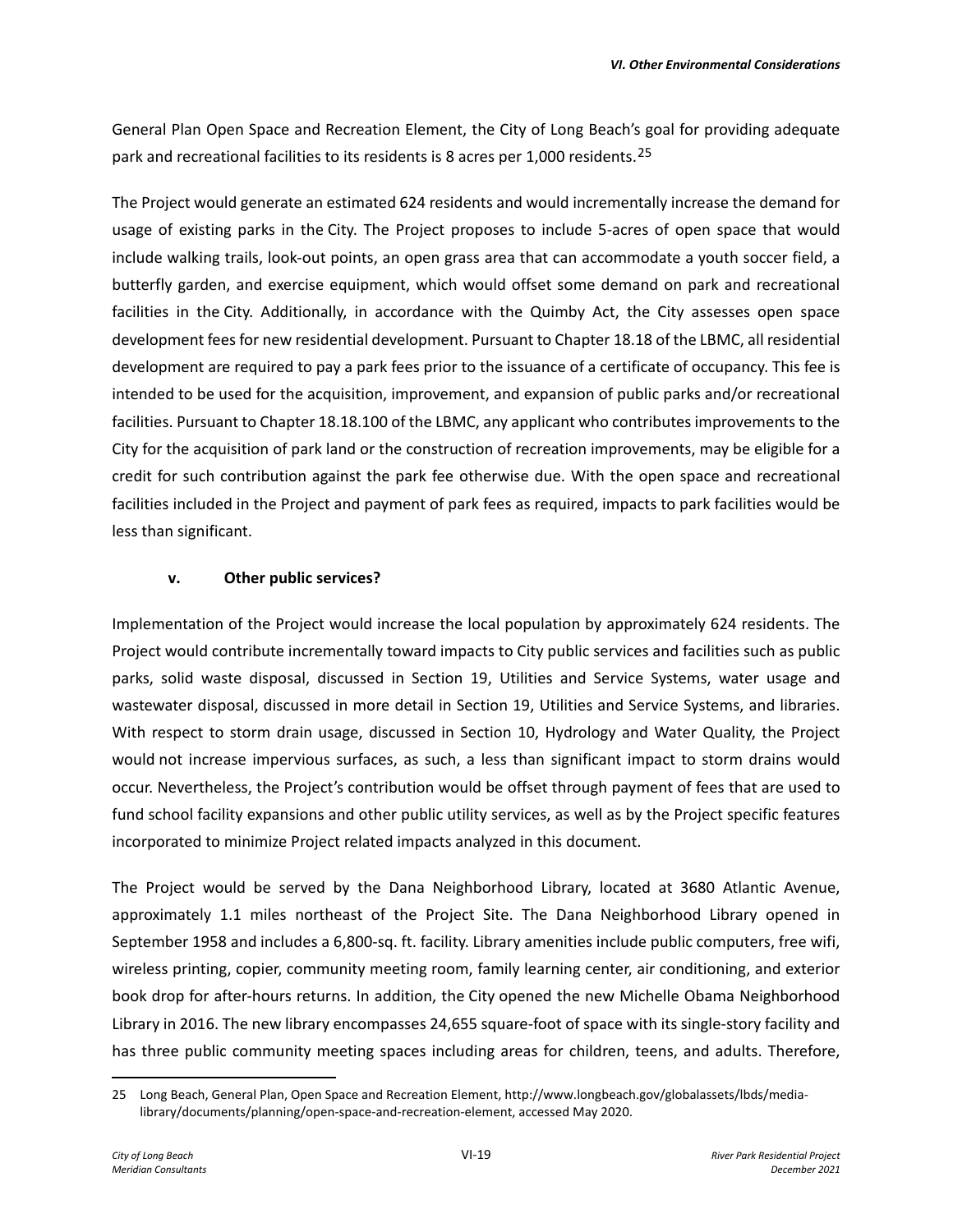increased demand on other public resources would be nominal, and the addition of the Michelle Obama Library would continue to accommodate the needs of the residents. Overall, impacts to other public facilities would be less than significant.

### **Wildfire**

If located in or near State responsibility areas or lands classified as very high fire hazard severity zones, would the project:

# **a) Threshold: Substantially impair an adopted emergency response plan or emergency evacuation plan?**

Wildland fire protection in California is the responsibility of either the local government, State, or the federal government. State Responsibility Areas (SRA) are the areas in the state where the State of California has the primary financial responsibility for the prevention and suppression of wildland fires. The SRA forms one large area over 31 million acres to which the California Department of Forestry and Fire Protection (CAL FIRE) provides a basic level of wildland fire prevention and protection services.

Local responsibility areas (LRA) include incorporated cities, cultivated agriculture lands, and portions of the desert. LRA fire protection is typically provided by city fire departments, fire protection districts, counties, and by CAL FIRE under contract to local government.[26](#page-19-0) LBFD provides fire protection and emergency medical services to the County. CAL FIRE uses an extension of the SRA Fire Hazard Severity Zone model as the basis for evaluating fire hazard in LRAs. The local responsibility area hazard rating reflects flame and ember intrusion from adjacent wildlands and from flammable vegetation in the urban area. Fire Hazard Severity Zones (FHSZ) are identified by Moderate, High and Very High in an SRA, and Very High in an LRA. The Project Site is not in or near an SRA or LRA or lands classified as FHSZ. The nearest FHSZ is approximately 6.9 miles to the southwest at Rolling Hills Estates.[27](#page-19-1)

As such, the Project would not impair an adopted emergency response plan or emergency evacuation plan and no impacts would occur, no mitigation measure is required.

<span id="page-19-0"></span><sup>26</sup> CALFIRE, Fire Hazard Severity Zones Maps, https://osfm.fire.ca.gov/divisions/wildfire-planning-engineering/wildlandhazards-building-codes/fire-hazard-severity-zones-maps/, accessed May 2020.

<span id="page-19-1"></span><sup>27</sup> CALFIRE, FHSZ Viewer, https://egis.fire.ca.gov/FHSZ/, accessed May 2020.